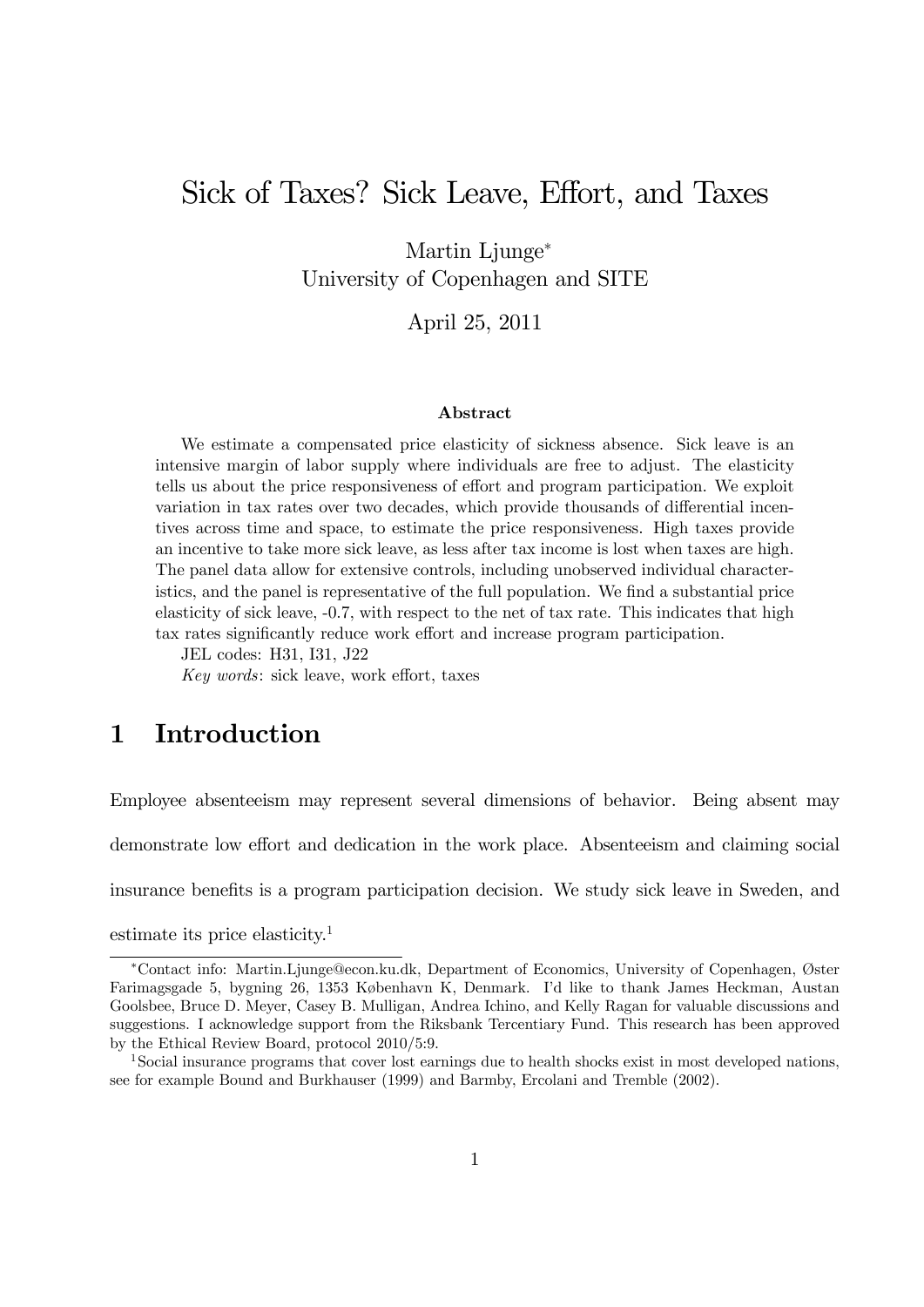We use variation in marginal tax rates to identify the price responsiveness of sick leave, where other papers have used changes in program rules. Our approach recovers the compensated price elasticity where other papers have focused on uncompensated treatment effects. The price elasticity sheds light on the responsiveness of worker effort and program participation to incentives.

Empirical studies of work effort are few since effort is hard to observe. As sick leave is very much at the individual's discretion, we argue it is an observable effort choice. For the first week of each spell the individual determines himself if he is fit to work or entitled to sick leave benefits.2 The program provides a very flexible way for individuals with low motivation to not exert effort on the job. Our hypothesis is that such discretionary sick leave is related to the returns from working.

The fact that sick leave is at the individual's discretion provides a unique opportunity to estimate labor supply responses in a setting where workers are free to choose how much to work. The literature has mostly found small elasticities of intensive margin labor supply with respect to the returns to working, see for example Blundell and MaCurdy (1999), but these estimates may be severely biased due to employees limited scope for adapting to wage changes.3 We avoid this challenge by looking at a margin where employees are free to adjust. The few studies that have analyzed labor supply where workers are free to adjust have relied on very select samples.4 Our sample is representative of the full population.

Absenteeism as a measure of effort has been studied in a couple of papers. Ichino and

<sup>&</sup>lt;sup>2</sup>The program replaces earnings due to any injury or illness. At the beginning of the second week a physician needs to validate the condition.

<sup>3</sup>See for example Kahn and Lang (1991) and Dickens and Lundberg (1993).

<sup>4</sup>For example Camerer et al (1997) and Farber (2005) study cab drivers in New York City, Fehr and Goette (2007) study bike messengers in Zurich, and Oettinger (1999) studies stadium vendors.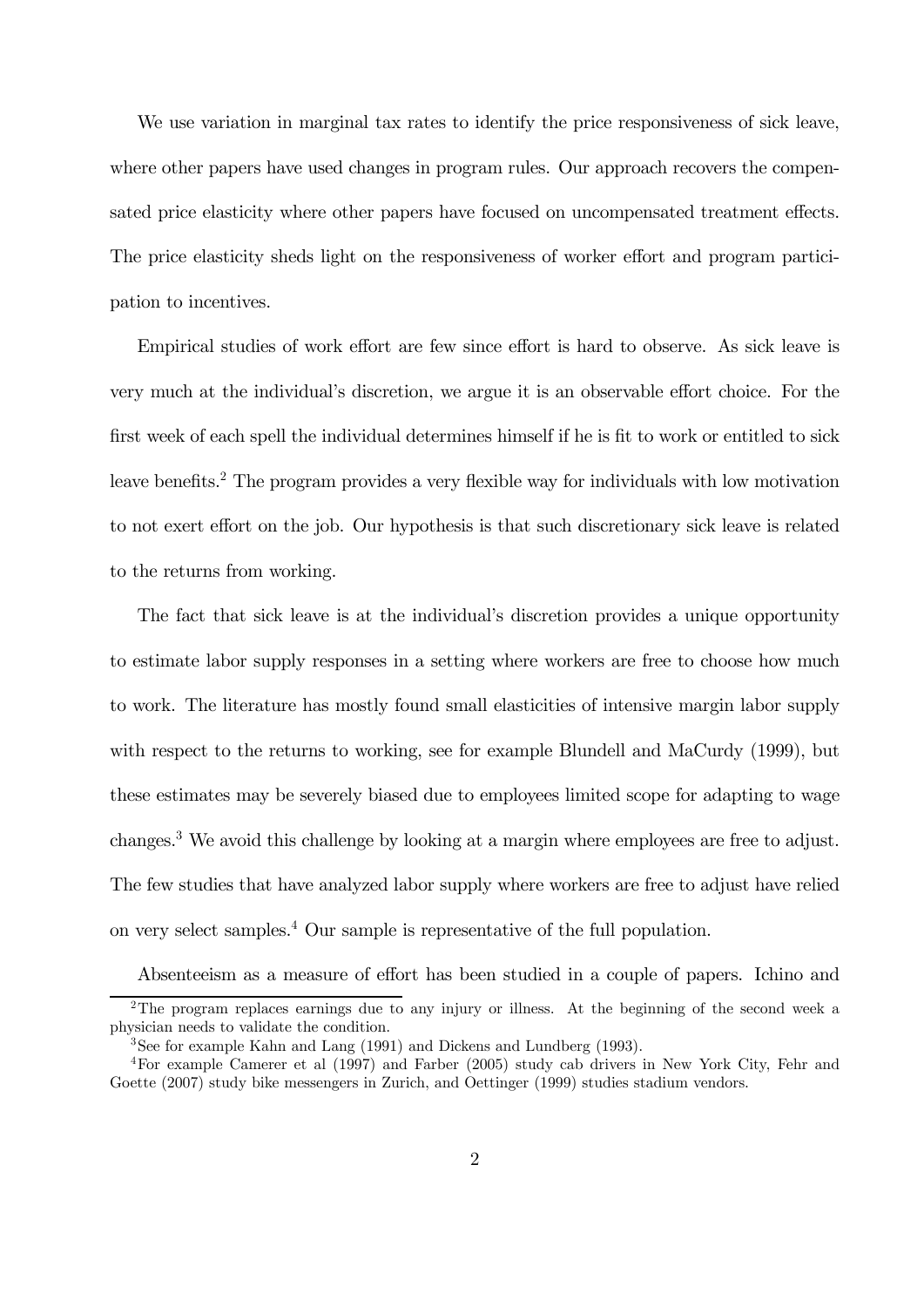Maggi (2000) examine how absenteeism is influenced by regional background. Ichino and Riphahn  $(2005)$  studies how employment protection affects effort.<sup>5</sup> None of these papers study the price elasticity of effort, which we do.

The benefit of using tax rates to obtain the price elasticity is that there is a lot of variation in tax rates. Taxes rates vary across time, locations, and due to the progressivity of the tax code. This provides thousands of differential treatments across time and space from which we can obtain the price response. In contrast, the program participation literature has focused on evaluating changes in replacement rates within the program, frequently a change at one point in time with one treated group and one control group.

Several papers have studied how rule changes affect benefit use in Sweden.<sup>6</sup> Two papers study the effect of a reform of the corresponding program in Germany.7 The Workers' Compensation program, which replaces earnings due to work related injuries, would be the most closely related program in the U.S., see Meyer, Viscusi, and Durbin (1995), Krueger (1990), and Curington (1994). The Swedish sick leave program does not impose a limit on the length of spells, hence making it comparable to disability insurance.<sup>8, 9</sup> Some papers focus on aspects other than replacement rates; de Jong, Lindeboom, and van der Klaauw (2011) studies effects of stricter screening in Holland and Hesselius, Johansson, and Larsson  $(2005)$  examines laxer screening in Sweden.<sup>10</sup>

Individuals forego some income if they claim sick leave benefits rather than work. The

<sup>&</sup>lt;sup>5</sup>Mas and Moretti (2009) study how colleagues influence work effort.

<sup>&</sup>lt;sup>6</sup>See Johansson and Palme (1996, 2002, 2005), Henrekson and Persson (2004), and Pettersson-Lidbom and Skogman-Thoursie (2008).

<sup>7</sup>See Ziebarth and Karlsson (2009) and Puhani and Sopnderhoff (2009).

<sup>8</sup>Disability insurance behavior has been studied in the U.S. and elsewhere. Studies include Bound (1989), Gruber (2000), Autor and Duggan (2003), Campolieti (2004), and Chen and van der Klaauw (2008).

<sup>9</sup>However, few individuals have long spells during the period we study. There is an early retirement program individuals can enter if permanently injured.

<sup>&</sup>lt;sup>10</sup>Low and Pistaferri (2010) take a structural approach to evaluate the welfare effects of stricter screening.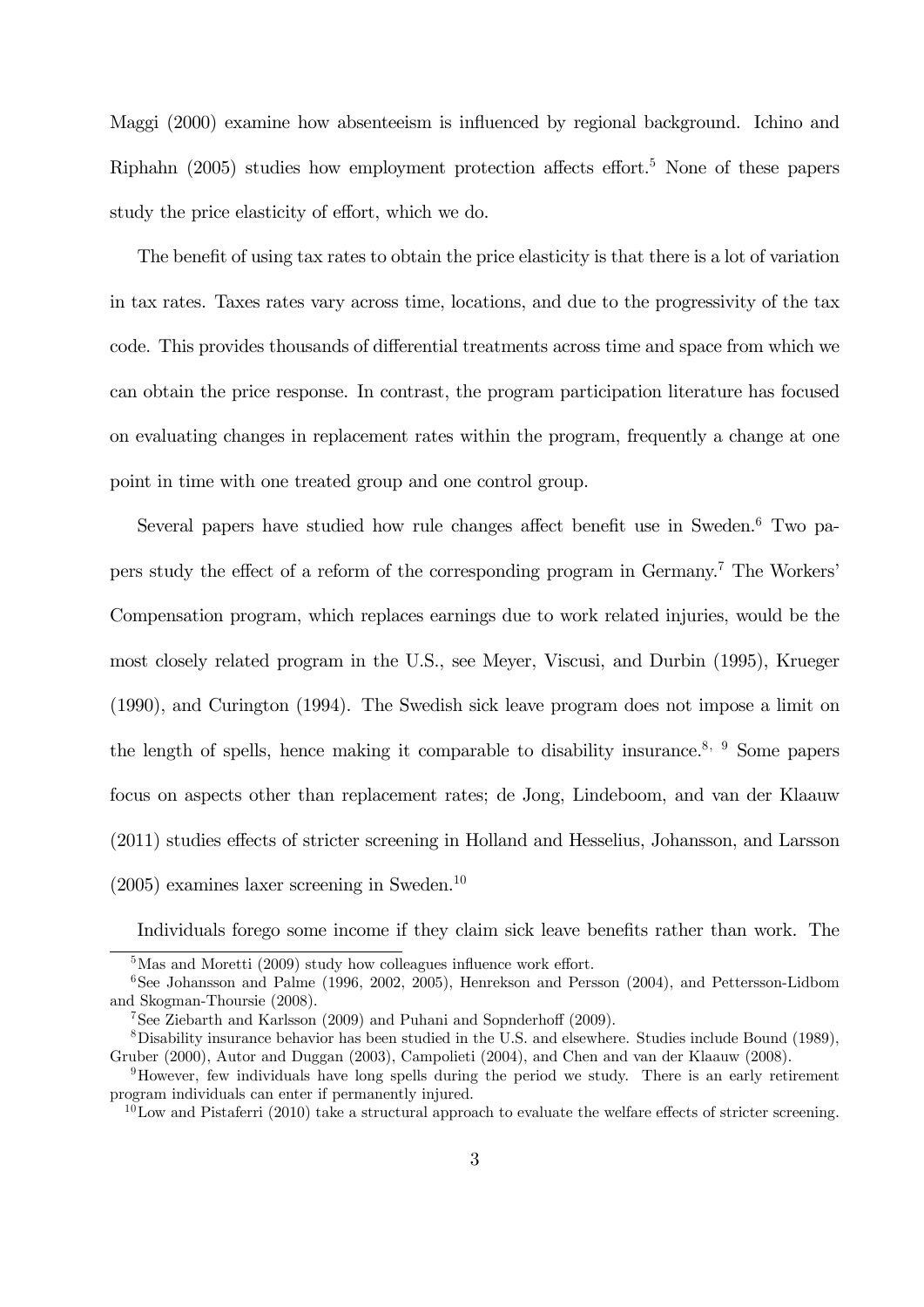forgone income after tax is less when marginal taxes are high, hence we'd expect sick leave to be higher when marginal tax rates are higher, ceteris paribus. In the data we find that sick leave is substantially higher when the opportunity cost is lower. We account for a large number of controls including individual fixed effects that capture unobserved heterogeneity. We use a random sample of the 1974 population in Sweden, about 162,000 individuals, who we follow during 17 years.

Our results show a sizable price elasticity of days of sick leave with respect to the net of tax rate. Our preferred estimate is -0.7. The price elasticity is a new contribution to the work effort literature. The finding is consistent with the program participation literature, absenteeism is higher when its price is lower, but the price variation and the data we used to obtain the estimate are new.

The next section describes the sick leave program in more detail, and section 3 presents the data. The following two sections discuss the economic and empirical models. The empirical results are presented in section 6. Section 7 concludes.

### 2 The Sick Leave Program

Sweden has a publicly run sick leave insurance program that covers lost earnings in the case of basically any injury or illness.<sup>11</sup> It is very easy to claim the benefits. For the first week of each spell, the law gives the individual the discretion to determine if he is fit to work or not. If he wants to claim the sick leave benefits he makes two phone calls, one to the social insurance office and one to his employer.<sup>12</sup> There is no fixed allocation of sick leave days,

<sup>&</sup>lt;sup>11</sup>In a comparison to the U.S. the program encompasses both 'personal days' provided in employment contracts (although restricted to sick leave) and the workers' compensation program.

<sup>&</sup>lt;sup>12</sup>Benefits are paid by the social insurance office directly to the claimant.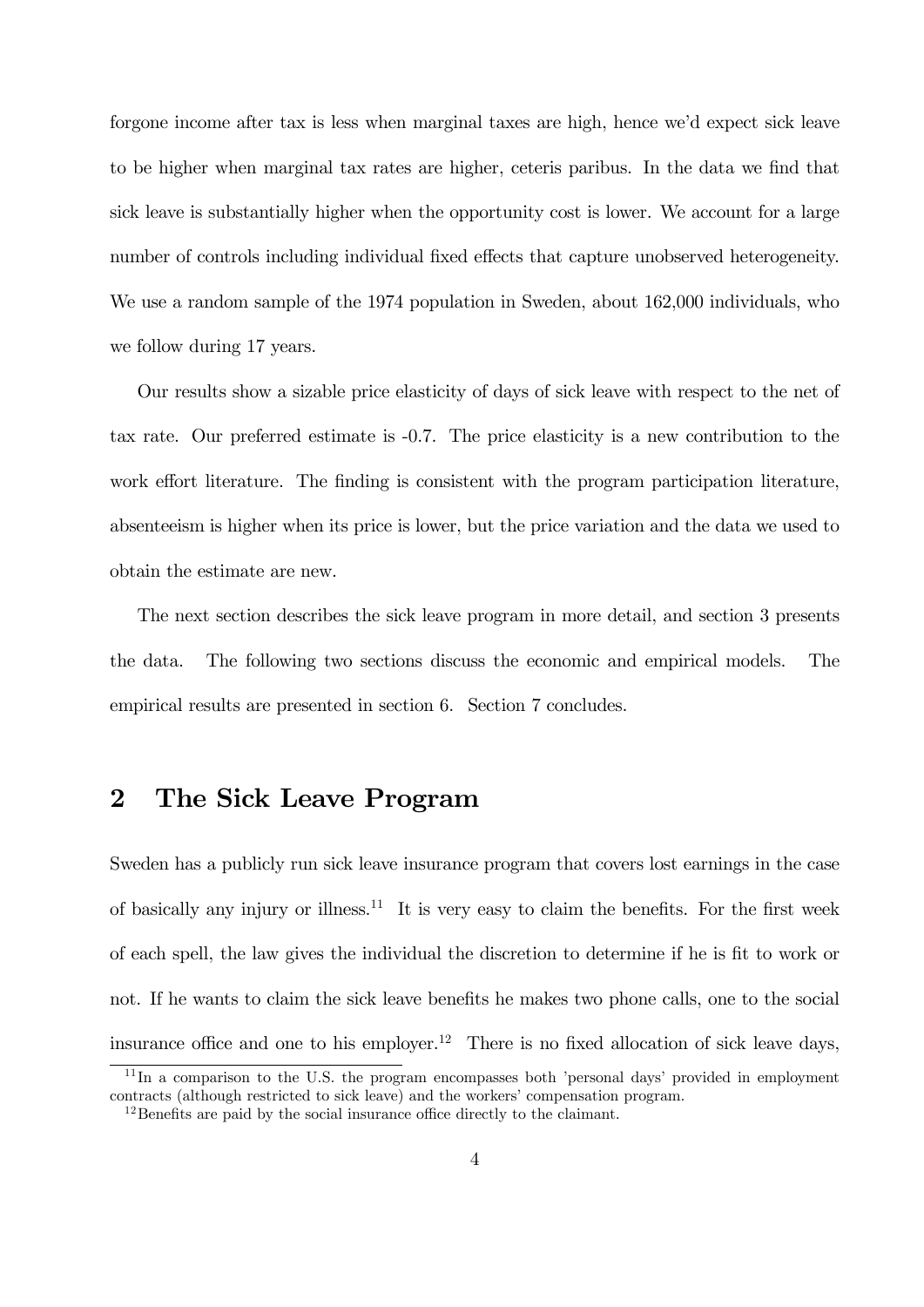you can use the insurance as long as your sickness requires and for as many spells as you like. For spells up to 7 days the individual himself determines if he is fit to work. For spells longer than 7 days it is required that a physician validates your condition. Monitoring of actual sickness is very light, at least in part due to the difficulty in verifying conditions like stomach ache and back pain.

The rules governing sick leave insurance have been remarkably constant over the 1974- 1990 period.<sup>13</sup> In 1974 sick leave benefits became taxable income<sup>14</sup> and data on the benefits become available. The replacement rate for lost earnings due to sickness was set to 90%. The daily benefit is calculated as 90% of normal annual labor earnings divided by 365, up to a cap. The replacement cap is indexed to inflation. About 93 percent of the incomes are below the cap, and 6 percent of the sick leave observations are above the cap.

Benefits can be claimed from the second day of the sickness spell. The definition of the second day is, however, quite generous. It is sufficient to call in sick before midnight and that day counts as the first day of the spell. If you think you'll be sick tomorrow you can always call in sick today and the first unpaid day is of no consequence, and if it turns out that you're fit for work tomorrow you can change your mind.

If the sickness spell is shorter than 7 days there is no requirement that a physician validates your condition.15 This system was in place until 1987. From 1988 through 1990 the first day of no coverage was abolished.<sup>16</sup> We can't extend the analysis further than 1990 since another reform makes the data from 1991 and on difficult to compare to previous years.

Most sick leave spells are short, about 95 percent are shorter than one month (Source:

<sup>&</sup>lt;sup>13</sup>The sick leave program was passed into law in 1962 (SFS 1962:381) and it took effect in 1963.

<sup>&</sup>lt;sup>14</sup>The updates to the program are detailed in law SFS 1973:465.

<sup>&</sup>lt;sup>15</sup>Spells shorter than 7 days do not pay benefits on weekends.

<sup>&</sup>lt;sup>16</sup>The updates to the program are detailed in law SFS 1987:223.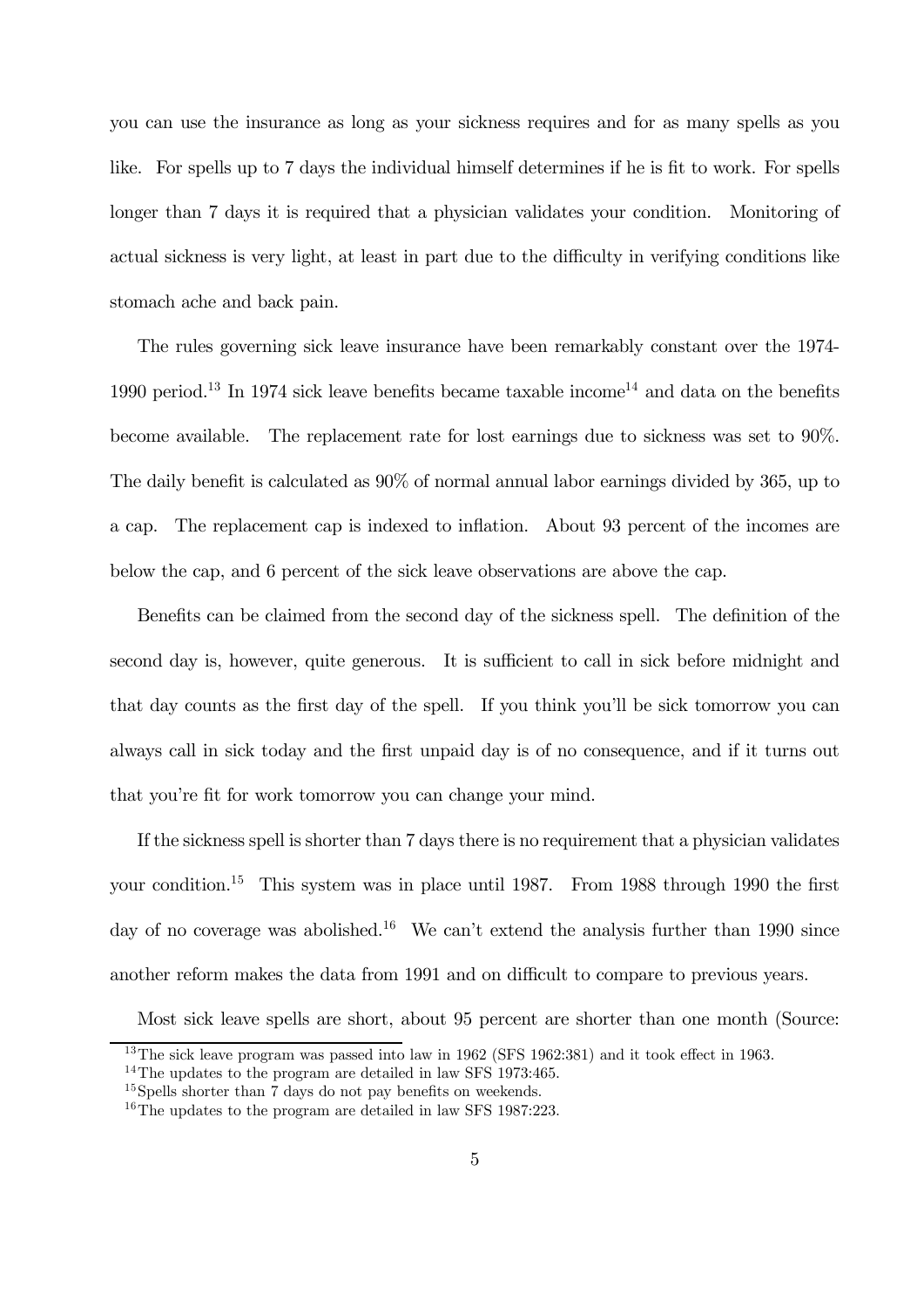Försäkringskassan). You need to have earnings for six months in order to qualify for the sick leave benefits and be less than 65 years of age. The program is universal and it is administered by the central government and does not depend on your employer. Benefits are financed through a flat payroll tax.

### 3 The Data

We use registry data on individual panels over the period 1974 to 1990 (from 1973 for lagged income). The data draw information from several sources; demographic information from the population registry, income information from the tax authorities, and various public benefits from the social insurance administration. We use a random sample of the 1974 population who we follow for 17 years.<sup>17</sup> About 3 percent of the population is sampled. In addition, household members are included in the data. This allows us to control for the household composition as well as spousal income. We define four education groups; at least 3 years of college, less than 3 years of college, completed high school, and not completed high school.18

Individuals are included in the analysis from ages 22 to 60. The age restrictions are due to the looser connection to the labor market of individuals at the tails of the life cycle. The young may still be studying and may not have a firm foot in the labor market. At ages close to retirement individuals face a number of incentives to leave the labor force that we don't model here, and we choose to exclude those observations. We restrict the analysis to individuals who are labor force participants, which is defined as having positive labor earnings in that year. Since the sick leave program is designed to replace lost labor earnings this

<sup>&</sup>lt;sup>17</sup>The only sampled individuals that disappear from the data are those who die or emigrate.

<sup>&</sup>lt;sup>18</sup>The highest education level is observed in 1990 and we use this value for the whole time period.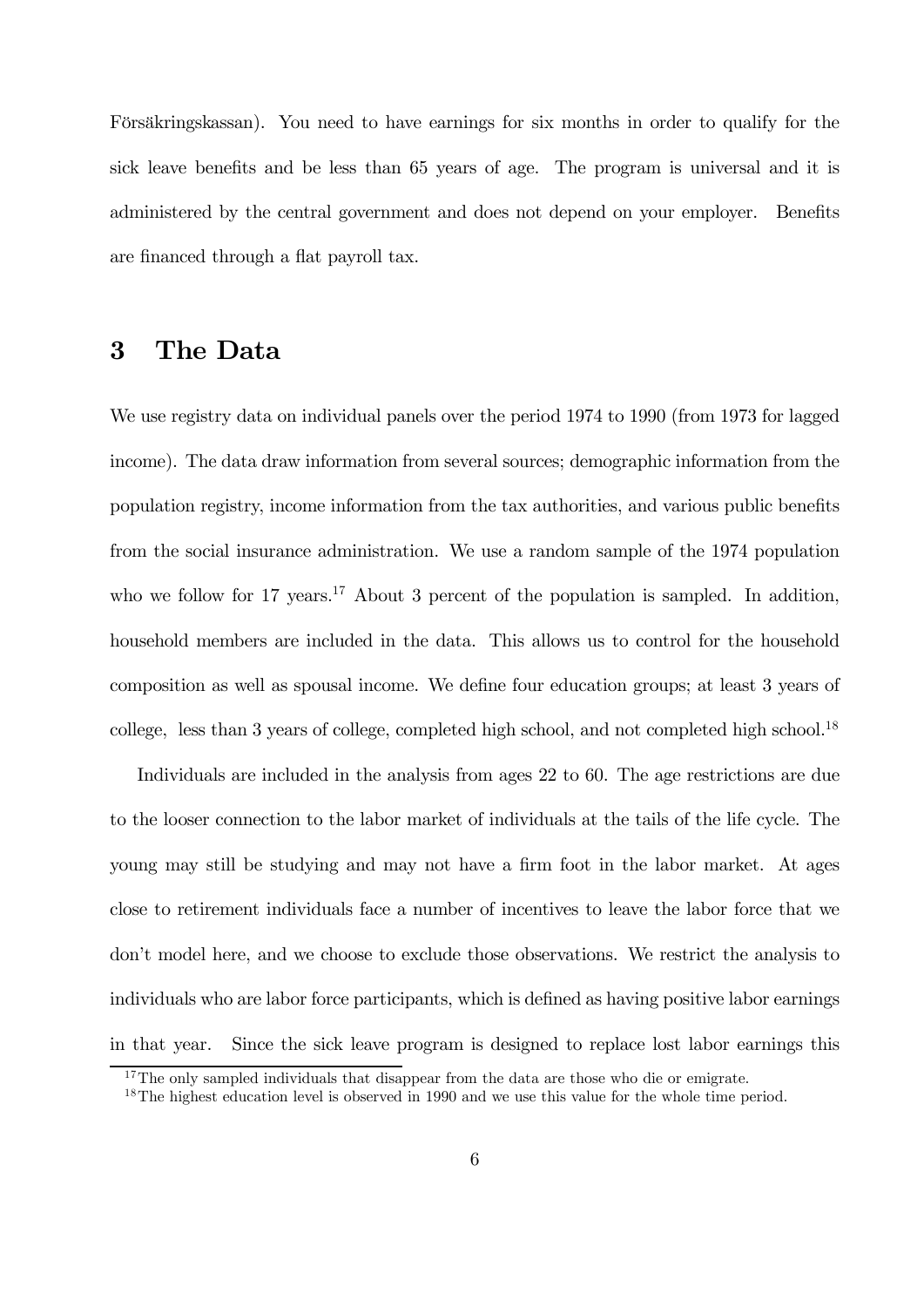should be the relevant sample. The typical regression has just short of 2 million observations, which breaks down to about  $162,000$  individuals who are in the sample on average 12 years. Summary statistics are presented in Table 1.

#### 3.1 Days of Sick Leave

The data contains direct information on claimed sick leave benefits by year and we want to transform it to days of sick leave. There are two reasons for this specification. First, economic models usually stipulate that agents choose days of sick leave so examining this measure is more in accordance with these theories. Second, examining days of sick leave makes it easier to interpret the estimated coefficients.19

Sick leave benefits for each individual are linear in the number of days claimed. Daily benefits are 90% of normal earnings up to a cap above which it is a flat amount per day. For individuals below the cap, days of sick leave are sick leave benefits divided by normal daily earnings qualifying for sick leave benefits. Normal earnings are according to the rules what you would have earned if you had worked, and may or may not correspond to actual earnings. We measure normal earnings based on a fixed effects regression. We regress real earned income on demographic interactions, a business cycle control, and an individual fixed effect for labor force participants over the sample period  $1974-1990$ .<sup>20</sup> The fitted values of this regression including the individual fixed effect are the normal earnings for each individual. Normal annual earnings are divided by 365 to get daily earnings. For individuals above the replacement rate cap the procedure is simpler. The daily replacement benefit is the level

<sup>&</sup>lt;sup>19</sup>Our results are robust to using the sick leave benefits directly rather than their transformation to days of sick leave.

 $20$ The demographic variables are full interactions of gender and education with age and age squared. The business cycle control is average regional employment rates.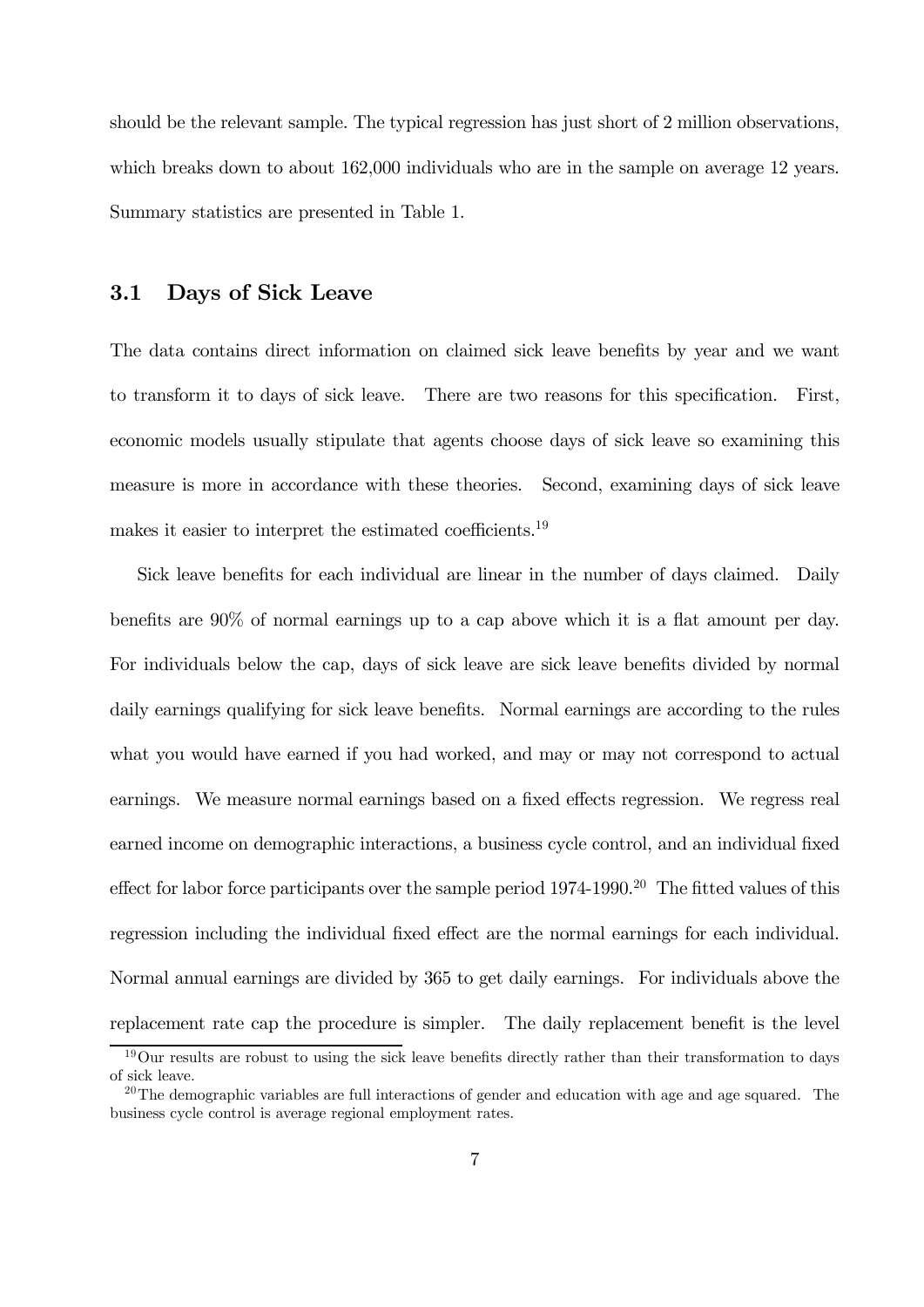of the annual cap divided by 365. Days of sick leave are then observed sick leave benefits divided by the maximum daily sick leave benefit. About 63% of the labor force participants claim some sick leave during the year.

#### 3.2 Taxes

Income taxes in Sweden are levied at the national and municipal (kommun) levels. Municipal income tax rates are proportional to income and are set by each of the about 280 municipalities. There is a fair amount of variation in the cross-section of these taxes (the standard deviation in 1990 is 1.2 percentage points). Municipalities raise revenue through the income tax and service fees.<sup>21</sup> The proceeds are used to fund local public services like roads, sanitation, schools, and day care. National income taxes are progressive. During the whole period there is a basic tax. In 1983 a new tax base was introduced, called the additional amount. The additional amount is a separate tax base where some deductions, such as capital losses are cancelled.<sup>22</sup> The tax base for the national basic tax and the municipal taxes are virtually identical. Sweden has a single filer system, which makes it straightforward to compute marginal tax rates also for married couples. We observe taxable income as recorded by the tax authorities and we know the tax schedules for each year. Given this information we can compute marginal income taxes for each individual in the sample.

Average marginal tax rates for each year are plotted in figure 2. Marginal income taxes exhibit substantial variation over time and at different points of the income distribution, which is illustrated by the marginal tax rate schedules in figure 3. There are both increases

<sup>&</sup>lt;sup>21</sup> Property taxes as well as the value added tax are levied by the national government.

<sup>&</sup>lt;sup>22</sup>The tax base is similar to the alternative minimum tax in the U.S., although the tax is additional rather than alternative.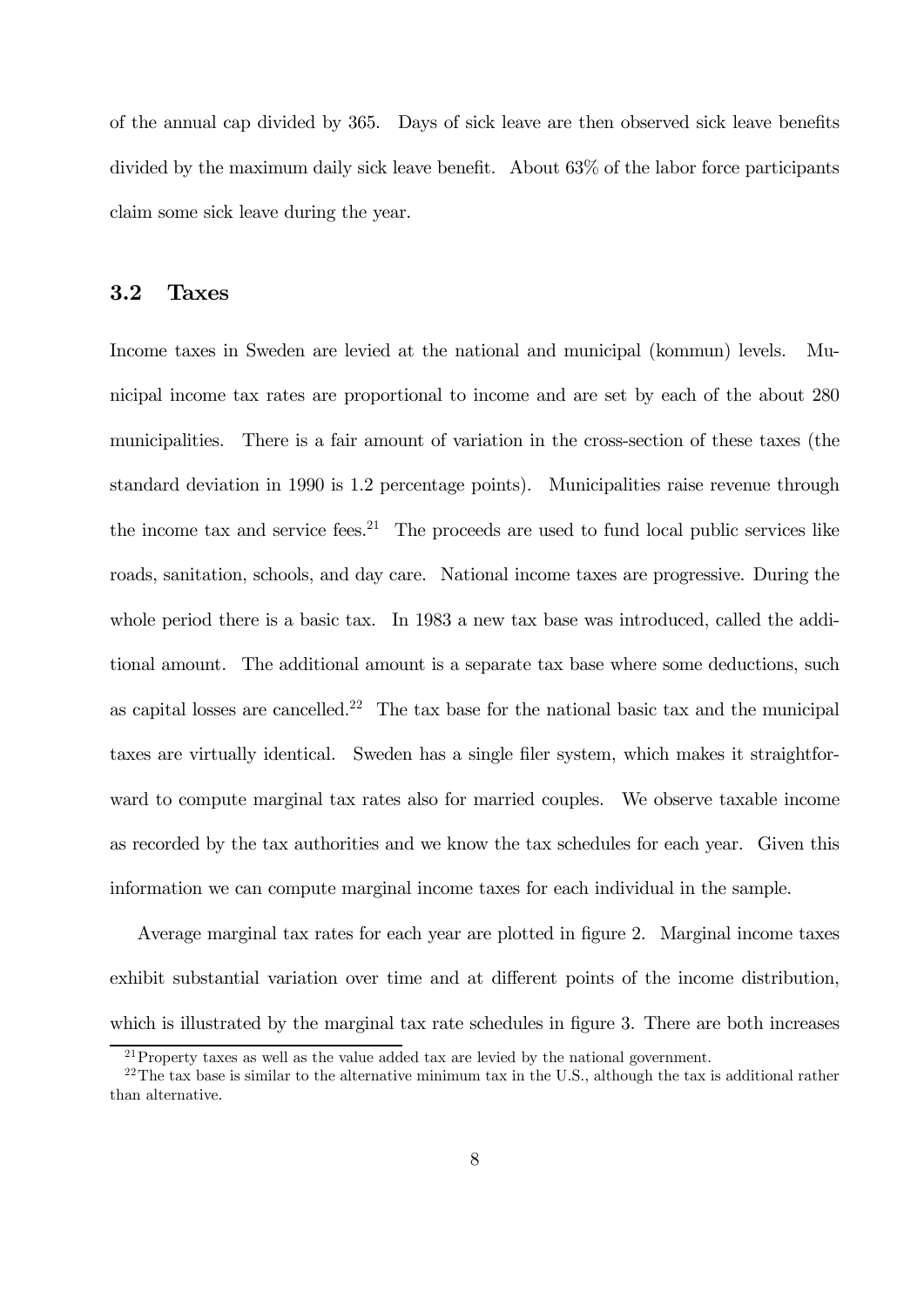and decreases in tax rates across the whole income distribution, which is helpful in identifying the price response.23 The tax schedules are based on a person living in Stockholm. For individuals in different locations the schedules have the same shape but if the municipal tax rate is higher their tax schedule would be shifted up correspondingly.<sup>24</sup>

When analyzing the tax rate variation we find that the time variation is the most important factor. In particular, accounting for changes over time at different income levels account for a majority of the variation. The variation in taxes across locations over time is also a factor, but it is relatively less important. The price variation we use has wide support, marginal tax rates vary between 25 and 90 percent.

### 4 Economic Model

In this section we present a simple economic model for sick leave. Consider an economy where agents have utility over consumption  $C$  and sick leave  $S$ ,

$$
U\left(C,S\right)\tag{1}
$$

with utility increasing and concave in both arguments, that is, individuals enjoy both consumption and leisure from sick leave but at a diminishing rate. Decisions, which are made under certainty, are subject to the budget constraint

$$
C = w\left(\bar{H} - S\right) + \delta w S + Y\tag{2}
$$

<sup>&</sup>lt;sup>23</sup>In comparison, program evaluations frequently look at one increase or one decrease in prices.

<sup>24</sup>Average taxable income is 134,000 SEK. It may also be noted that for 1983-1990 there is an additional source of tax variation introduced by the division of the tax base into the basic and additional amounts. In plotting the 1986 line we have assumed that the basic and additional amounts are equal. However, given the same basic amount taxable income some individuals face higher marginal tax rates if their additional amount exceeds their basic amount taxable income (for example due to capital losses). The tax rate schedule could be thought of as a correspondence rather than a step function.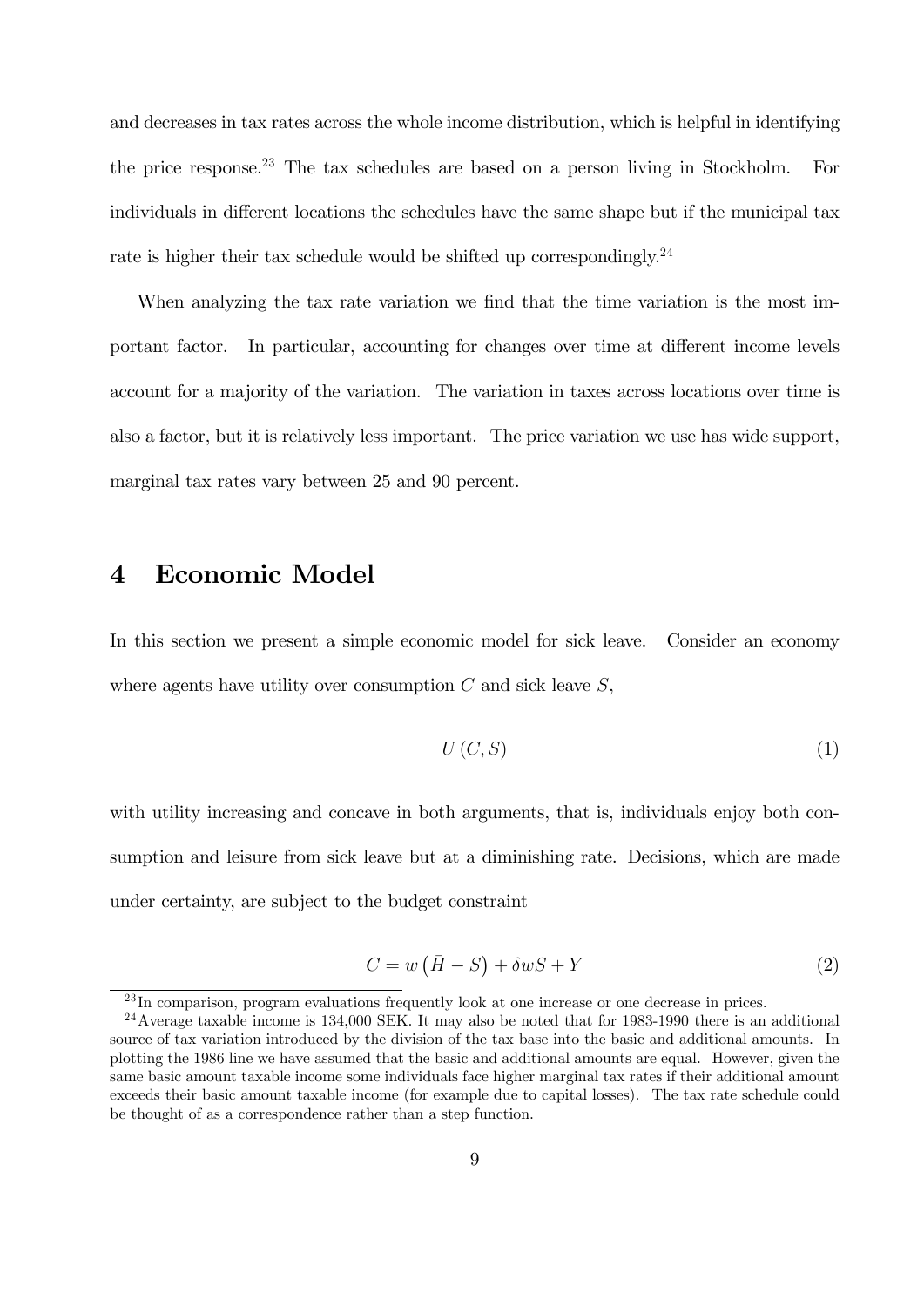The net of tax wage rate is  $w, \delta$  is the sick leave replacement rate, and Y is non-labor income.  $\bar{H}$  is a given labor contract that stipulates the number of work days. The choice of sick leave is a marginal decision while labor contracts are much less flexible.  $S$  is required to be no greater than  $H$ . The first order conditions for this problem are

$$
U_C = \lambda
$$
  
\n
$$
U_S \leq \lambda w (1 - \delta) \quad \text{for } S < \bar{H}.
$$
\n
$$
(3)
$$

 $\lambda$  is the multiplier on the budget constraint and subscripts denote partial derivatives. We assume that consumption and sick leave are additively separable in the utility function and consider a exponential utility function for sick leave such that

$$
U_S = \exp\left(-\frac{1}{b}(S+f)\right) \tag{4}
$$

where both  $b > 0$  and  $f$  are parameters. The parameter  $b$  determines how responsive marginal utility is to additional sick leave and  $f$  shifts the curve. Some individuals have  $f$  -parameters such that they will choose no sick leave, and others may find it optimal to choose  $S = \overline{H}$ . We substitute the parametric utility function into the first order condition at interior points and use the after tax wage  $w = (1 - \tau)W$ , where  $\tau$  is the marginal tax rate and W is the gross wage, to get

$$
-\frac{1}{b}(S+f) = \log(1-\tau) + \log W + \log(1-\delta) + \log \lambda \Leftrightarrow
$$
  

$$
S = -b[\log(1-\tau) + \log W + \log(1-\delta) + \log \lambda] - f.
$$
 (5)

The marginal effect of the log net of tax rate on sick leave is  $\frac{dS}{d \log(1-\tau)} = -b < 0$ . It is straightforward to allow the utility to depend on individual characteristics. The shifter  $f$  could be parameterized to consist of individual characteristics  $X$ , an individual specific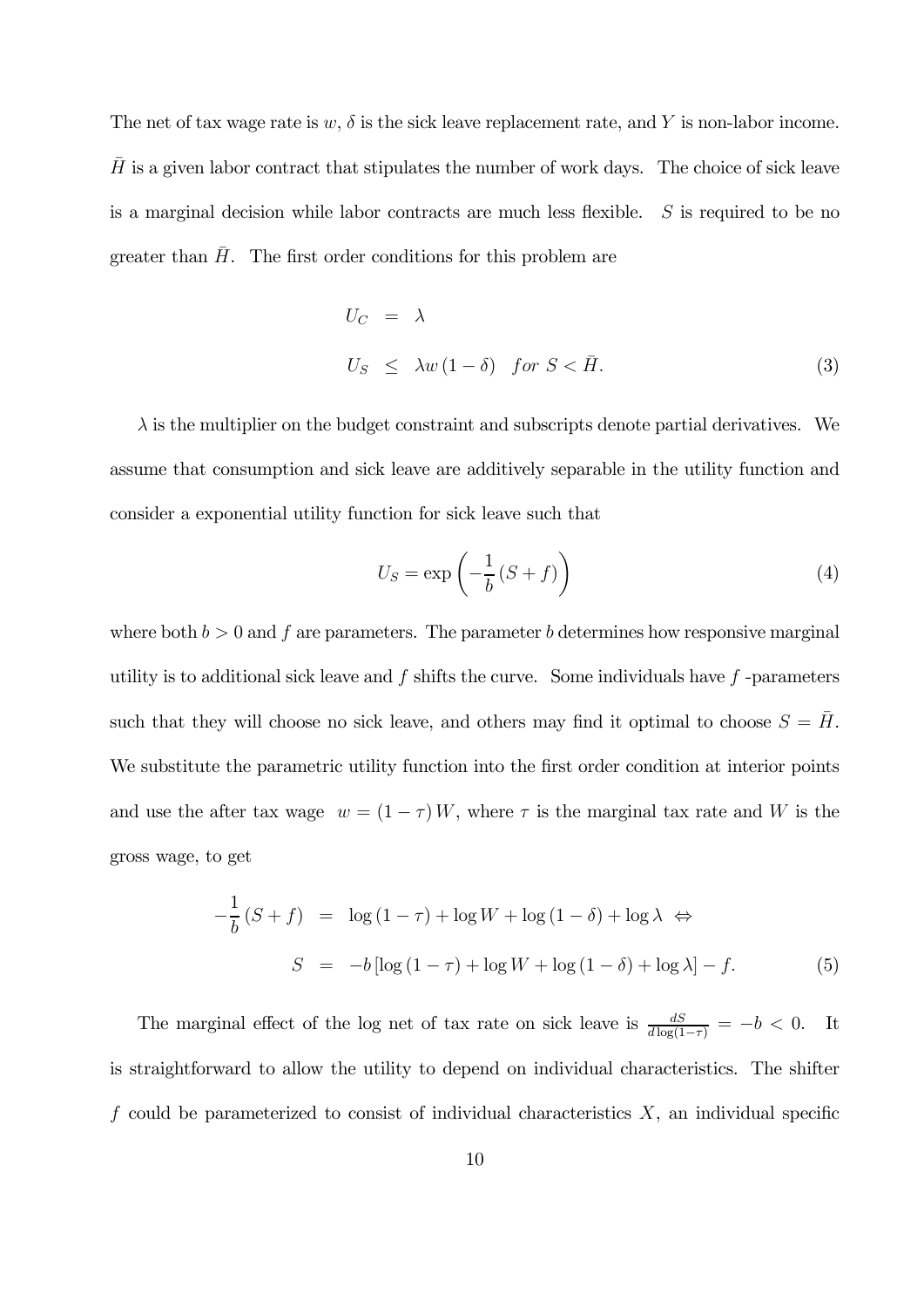component u and an idiosyncratic shock e such that  $f = pX + u + e$ . In the empirical analysis we allow  $f$  to depend on a number of individual and aggregate characteristics.

The model builds on the labor supply tradition. It is straightforward to think of  $S$  as days absent from work. We may also consider  $S$  as a measure of effort, where effort produces disutility that is traded off against consumption.

One obvious alternative to our story that taxes influence sick leave behavior is omitted health shocks. It turns out such shocks work opposite to our hypothesis that the log net of tax rate has a negative influence on sick leave. Consider a health shock, which would increase sick leave and in turn reduce income. As the tax rate is progressive the lower income would reduce the tax rate and increase the net of tax rate. The health shock produces a positive relationship between sick leave and net of taxes, which goes against our mechanism. Health shocks would produce a positive bias of our estimate.

### 5 Empirical Model

Consider an empirical model where days of sick leave for individual  $i$  at time  $t$ , denoted by  $SL_{i,t}$ , are chosen according to the following model.<sup>25</sup>

$$
SL_{i,t} = \beta \log (1 - \tau_{i,t}) + \theta V_{i,t} + \pi X_{i,t} + u_i + e_{i,t}
$$
 (6)

where  $\tau_{i,t}$  is the marginal tax rate,  $V_{i,t}$  is the virtual income that captures income effects of tax changes,  $X_{i,t}$  are individual characteristics,  $u_i$  is an individual effect, and  $e_{i,t}$  is an unobserved i.i.d. shock. The individual effect is assumed to be fixed in the main specification. The choices of sick leave days per year are censored at 0 and 365. Since a substantial fraction

 $^{25}$ Earlier work includes Allen (1981).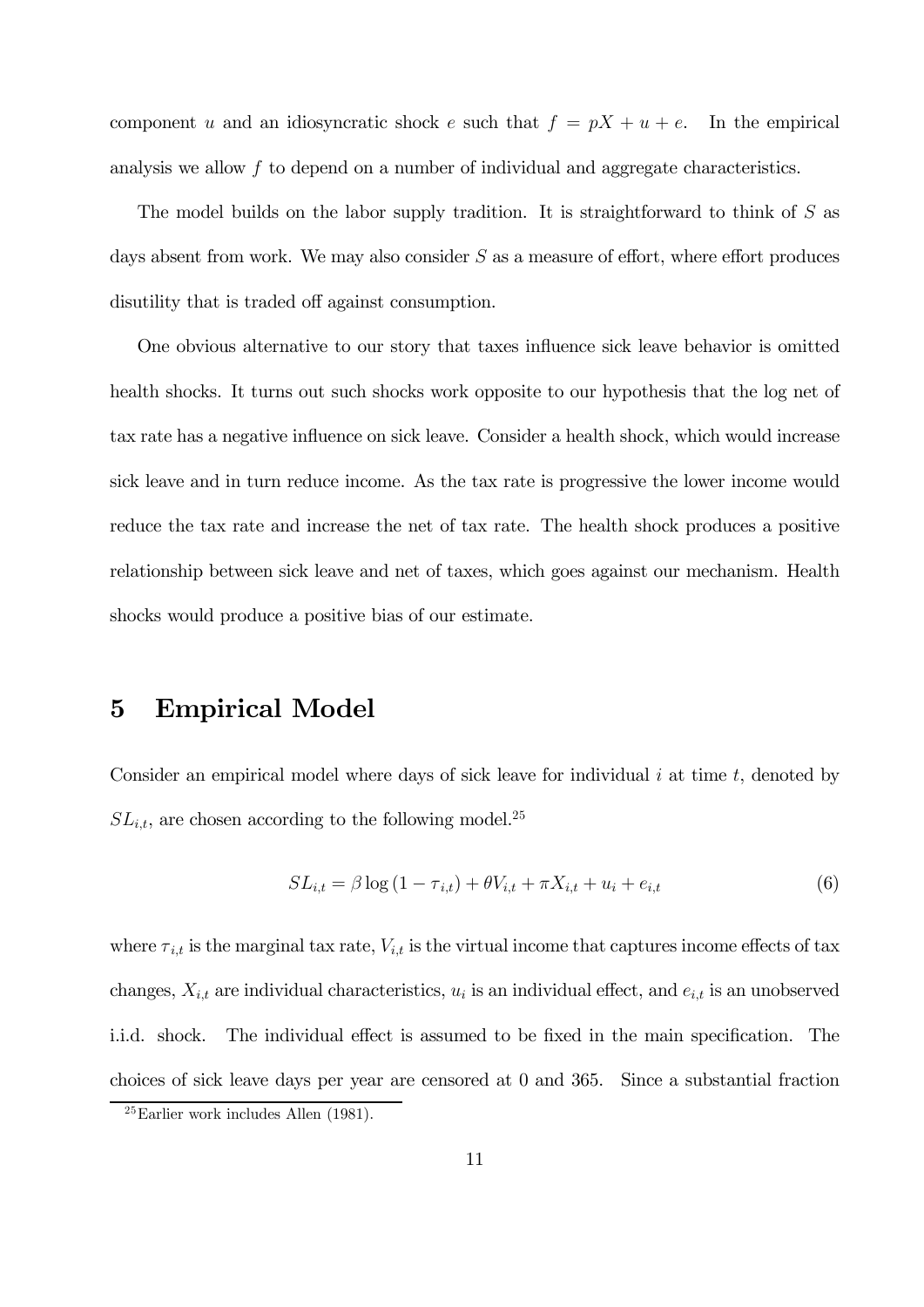of individuals don't claim any sick leave during a year the censoring at 0 is particularly important. In the baseline regressions we use a linear fixed effects estimator with dummies at the two censoring points.

We choose to model taxes as the net of tax rate, since the net of tax rate is what an individual takes home on the margin. It is the relevant price facing the individual. Furthermore, the individual controls include an indicator of income above the replacement cap as these individuals face lower replacement rates than the stipulated rate.

The individual's budget set is linearized using virtual income.<sup>26</sup> Under the assumption that the tax rate was fixed at the same rate as the marginal tax rate he faces, the virtual income captures the net income an individual would have if he had zero taxable income.<sup>27</sup> The estimate of the coefficient  $\theta$  is used to compute the income elasticity of sick leave with respect to tax changes.

We obtain the compensated elasticity of sick leave with respect to the net of marginal tax rate from the Slutsky relationship. Let  $\zeta_{SL,1-\tau}^C$  and  $\zeta_{SL,1-\tau}^U$  denote the compensated and uncompensated elasticities of sick leave with respect to the net of tax rate,  $1 - \tau$ . Then,

$$
\zeta_{SL,1-\tau}^C = \zeta_{SL,1-\tau}^U + \zeta_{SL,V} \frac{SL}{V}
$$

where  $\zeta_{SL,V}$  is the elasticity of sick leave with respect to virtual income.<sup>28</sup> It is the compensated elasticity that is important from a theoretical perspective to be able to assess the welfare cost of taxation.

<sup>&</sup>lt;sup>26</sup>The method is frequently used in labor economics, see for example Blundell and MaCurdy (1999).

 $27$ The virtual income is computed as individual earnings, including capital income, minus income taxes paid minus the net of marginal tax rate times taxable income. In addition, spousal income is added when relevant.

<sup>&</sup>lt;sup>28</sup>In terms of the empirical model,  $\zeta^C = \beta / SL + \theta$ .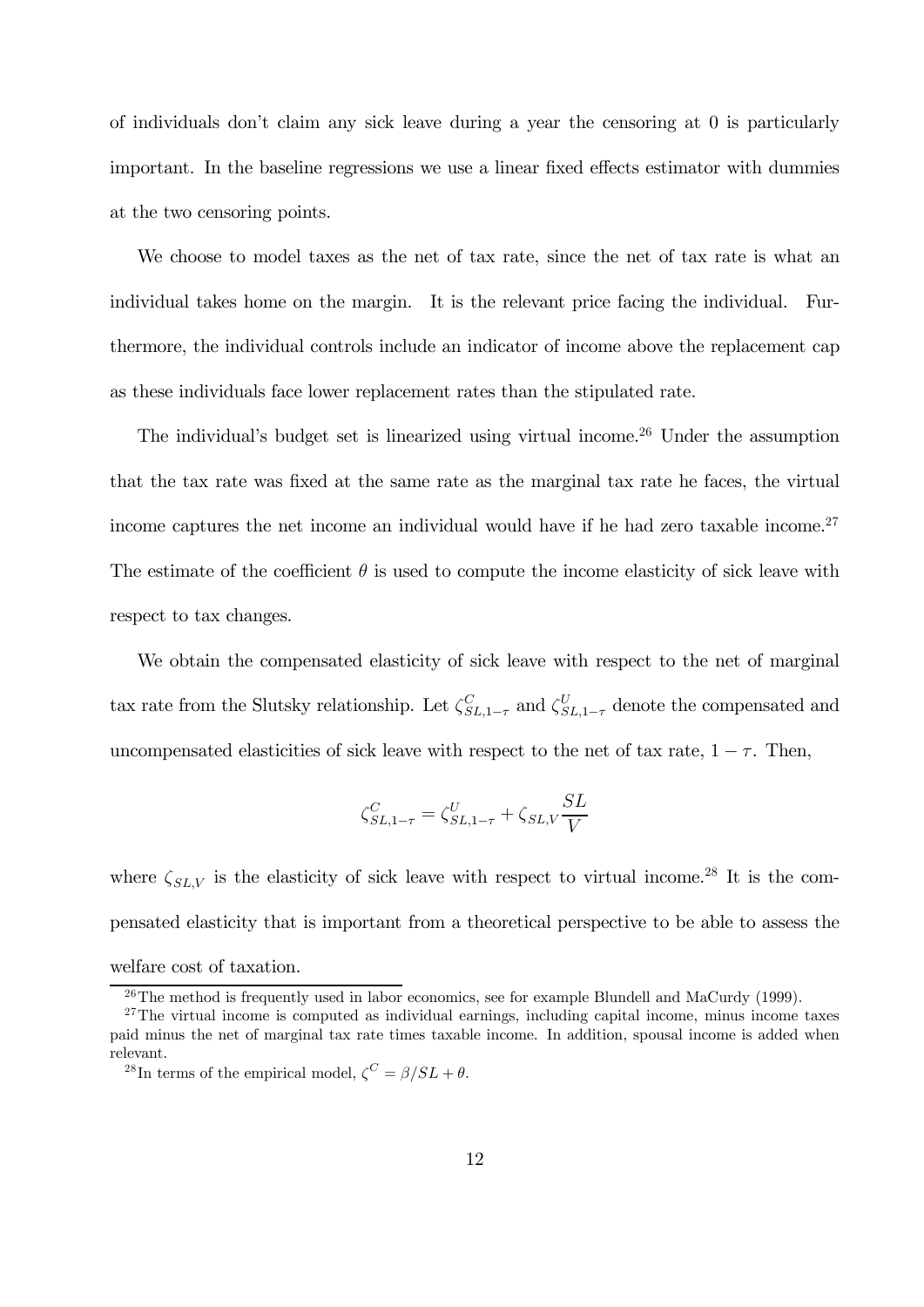#### 5.1 Marginal Tax Rates

The marginal tax rate is a function of earnings. Since sick leave affects earnings there is a potential endogeneity bias in that tax rates are a function of sick leave, in particular if sick leave spells are long or frequent. If we denote the marginal tax rate function by  $\tau(.)$ , then the tax rate we want in terms of the economic model is  $\tau(W\bar{H})$ . We observe marginal tax rates  $\tau(W(\overline{H}-S) + \delta WS)$ , which depend on sick leave choices. We observe sick leave benefits, and using the compensation rules we can compute taxable income if no sick leave would have been claimed by adding  $(1 - \delta) W S$  to observed taxable income. We apply the tax code to this adjusted taxable income and obtain marginal tax rates at zero sick leave days,<sup>29</sup> that is, we compute the tax rate  $\tau(W\bar{H})$ . This is the relevant tax rate facing an individual before he decides whether to call in sick or not. This tax rate does not depend on sick leave choices. The marginal tax rate at zero days of sick leave is what we use in the analysis.

Virtual income is adjusted in a similar manner to capture the value at zero days of sick leave. This includes adjusting income to what it would have been if no sick leave had been claimed and increasing the tax bill based on the extra income (taxed at the marginal tax rate at zero days of sick leave). The adjustments make virtual income independent of current sick leave choices.

 $^{29}$ For most individuals this means adding one ninth of sick leave benefits to taxable income. The approach is somewhat different in practice due to the replacement cap. The procedure assumes that these additional earnings would not have been subject to any additional deductions.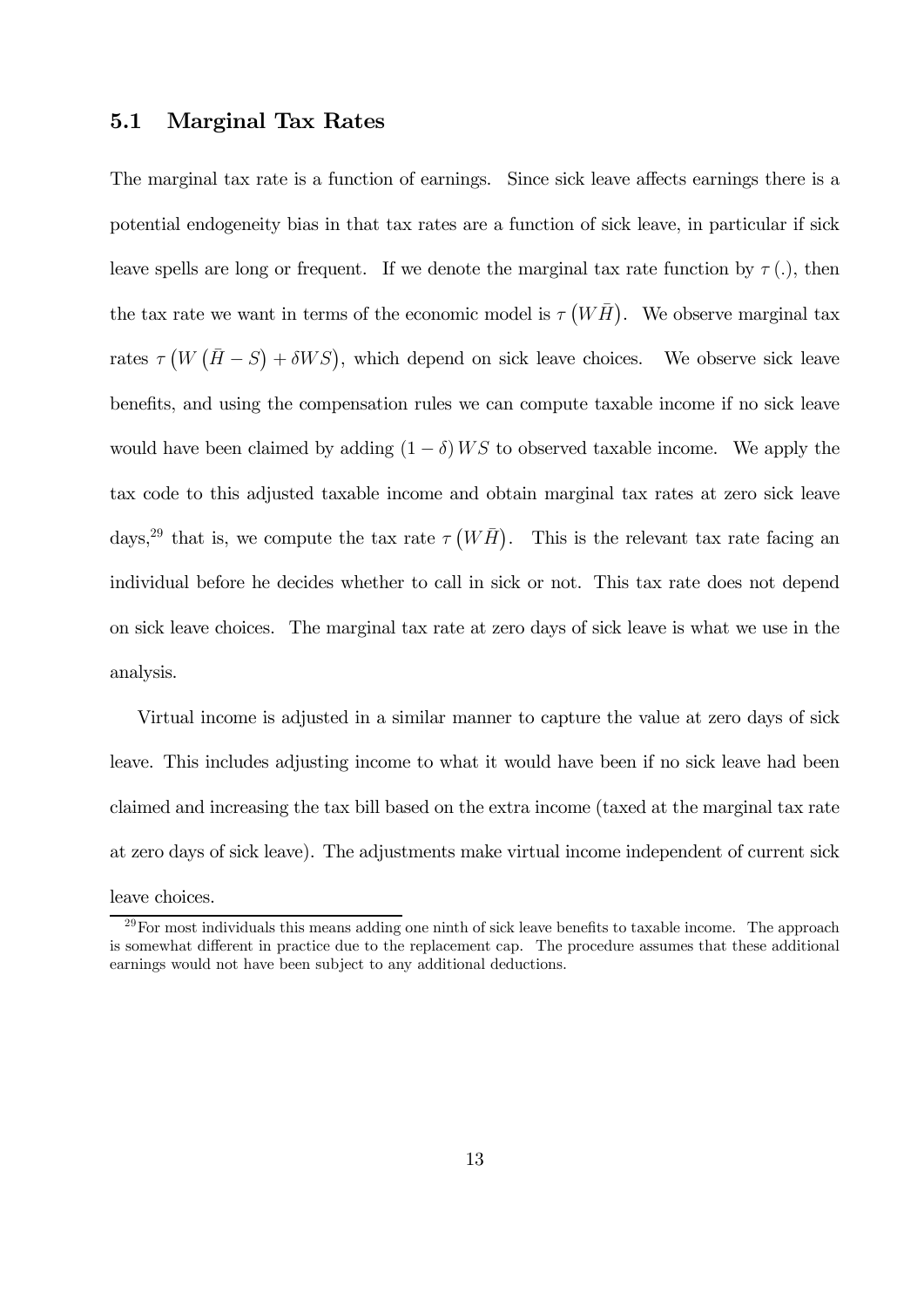### 6 Results

We find that tax rates have a substantial effect on choices of days of sick leave. The point estimate has the expected sign and it is highly significant. Income effects are economically insignificant. The compensated price elasticities are substantial. The results are robust to controlling for a host of factors and using different estimators.

The basic empirical specification is a linear individual fixed effect estimator with dummies at the censoring points, that is, dummies for 0 and 365 days of sick leave. We only use variation from the interior days of sick leave to estimate the price elasticities. The main variable of interest is the log of the net of marginal tax rate. We also control for virtual income to account for income effects due to tax changes. The first specification in Table 2 includes no other controls. The estimated coefficient on the net of tax rate has the expected sign; a higher after tax cost of reporting sick is associated with fewer days of sick leave. The estimate is identified using only variation within individuals, that is, people take less sick leave during years when their net of tax rate is higher than their average level. The magnitude of the effect is that a 10% increase in the net of marginal tax rate, for example from 50% to 55%, leads to a one day reduction in sick days on average. To transform the estimate to an elasticity we evaluate it at the average number of sick days claimed, which produces a compensated elasticity of sick days to the net of marginal tax rate of -0.38.

As sick leave may be influenced by demographic and other factors, which may be correlated with marginal tax rates, we introduce a number of controls into the model. In the second specification we include a full set of interactions of age and age squared with gender and the four education categories. Including these variables increase the price responsiveness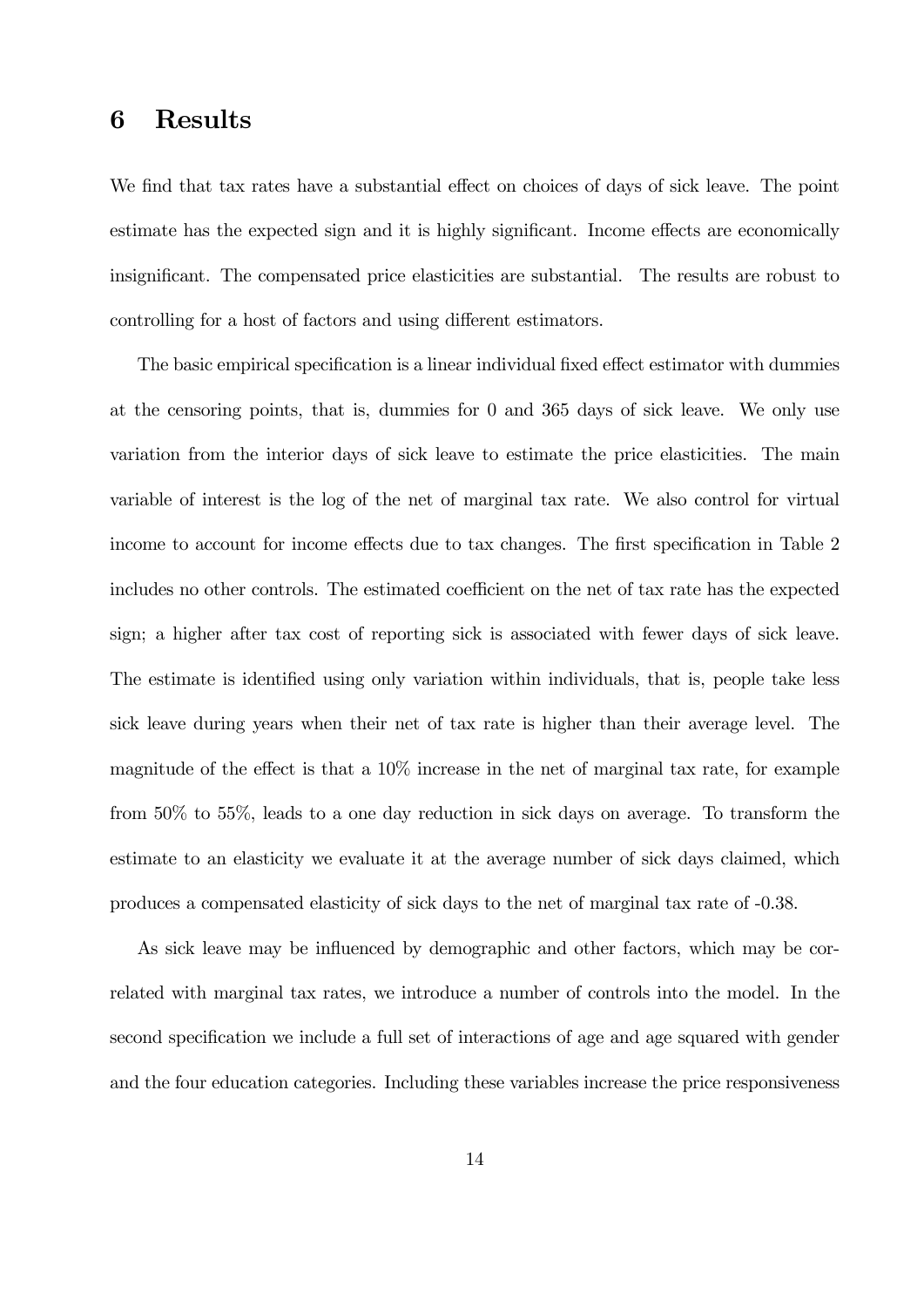slightly. Including detailed controls for household composition<sup>30</sup> increase the price effects a little further.

Accounting for own income has little effect. We use a lag since current income may be endogenous. We also include an indicator if the normal income is above the replacement cap. Accounting for regional fixed effects and regional business cycles do not affect the analysis either. In specification 5 we add year fixed effects to account for aggregate shocks like productivity shocks or the uniform effect of tax reforms. Another concern could be that the marginal tax rate is a non-linear transformation of income. It may be that our tax price estimate just picks up non-linear effects across the income scale. To address this issue we make a 5 piece spline of the lagged earnings, with knots at quintiles. Including these controls produce a substantially higher net of tax estimate of -18 as seen in specification 5. The compensated sick leave elasticity now stands at -0.72. We can also transform the estimate to a labor supply elasticity.<sup>31</sup> The compensated labor supply elasticity is then about 0.09. It is similar to what is found for compensated labor supply elasticities on the intensive margin although we only consider one margin of adjustment.<sup>32</sup>

Our analysis thus far shows that the price responsiveness of sick leave does not rely on year to year tax reforms or differences in behavior across different income groups. What we exploit is the long time period where tax rates change differentially at different sections of the income distribution. Individuals tend to have higher sick leave during years when they face higher tax rates than they usually face. Since we apply the within estimator we identify the effect from deviations from individual means.

 $30\,\text{We}$  include the number of children of different ages as well as marital status.

 $31$  Here we assume that the average employment contract has  $220$  work days in a year.

<sup>32</sup>See for example Blundell and MacCurdy (1999).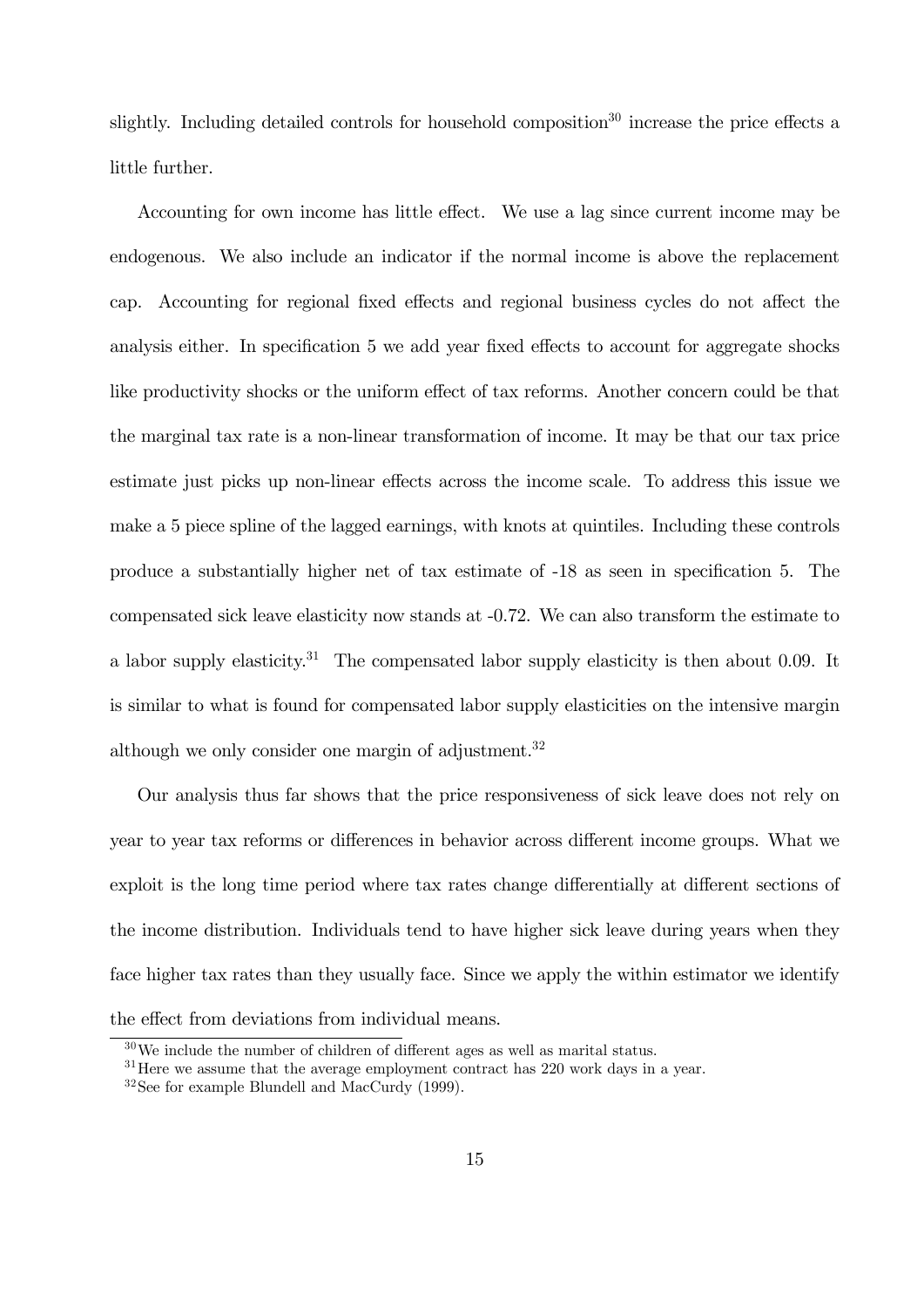The estimated income effects of tax changes are economically insignificant throughout, although they are statistically significant. The point estimate on virtual income is negative. From a labor supply perspective that indicates that sick leave is an inferior good, and not quite comparable to leisure. From the perspective of subjective well-being, a negative income effect is to be expected. Higher income is associated with higher well-being,  $33$  so in our context higher income would be expected to reduce sick leave.

We believe the estimates have a causal interpretation. Tax policy is exogenous to the individual. We believe it's a reasonable assumption that tax reforms are enacted independent of local health trends. The tax changes we exploit provide thousands of different incentives for individuals across time and locations. We show that these price changes have a significant impact on individual behavior. We explore the exogeneity of the price changes further below.

#### 6.1 Alternative Specifications and Estimators

Our results are robust to several alternative specifications. We find that care for young children doesn't affect our finding. We exclude women with children between the ages 0 and 2 (only women since care of young children were mostly done by women during the period we study). Excluding this group does not affect the results, as seen in the first column of Table 3. Another concern may be the measurement of sick leave benefits. Up until 1983 maternity leave was included in sick leave benefits but starting in 1984 the parental leave in connection to the birth of a child was reported separately. In addition, care for sick child was reported separately from 1987. These definitional changes could affect the analysis. To examine the

<sup>&</sup>lt;sup>33</sup> Income is the second strongest correlate with subjective well-being, after health, according to Graham (2009).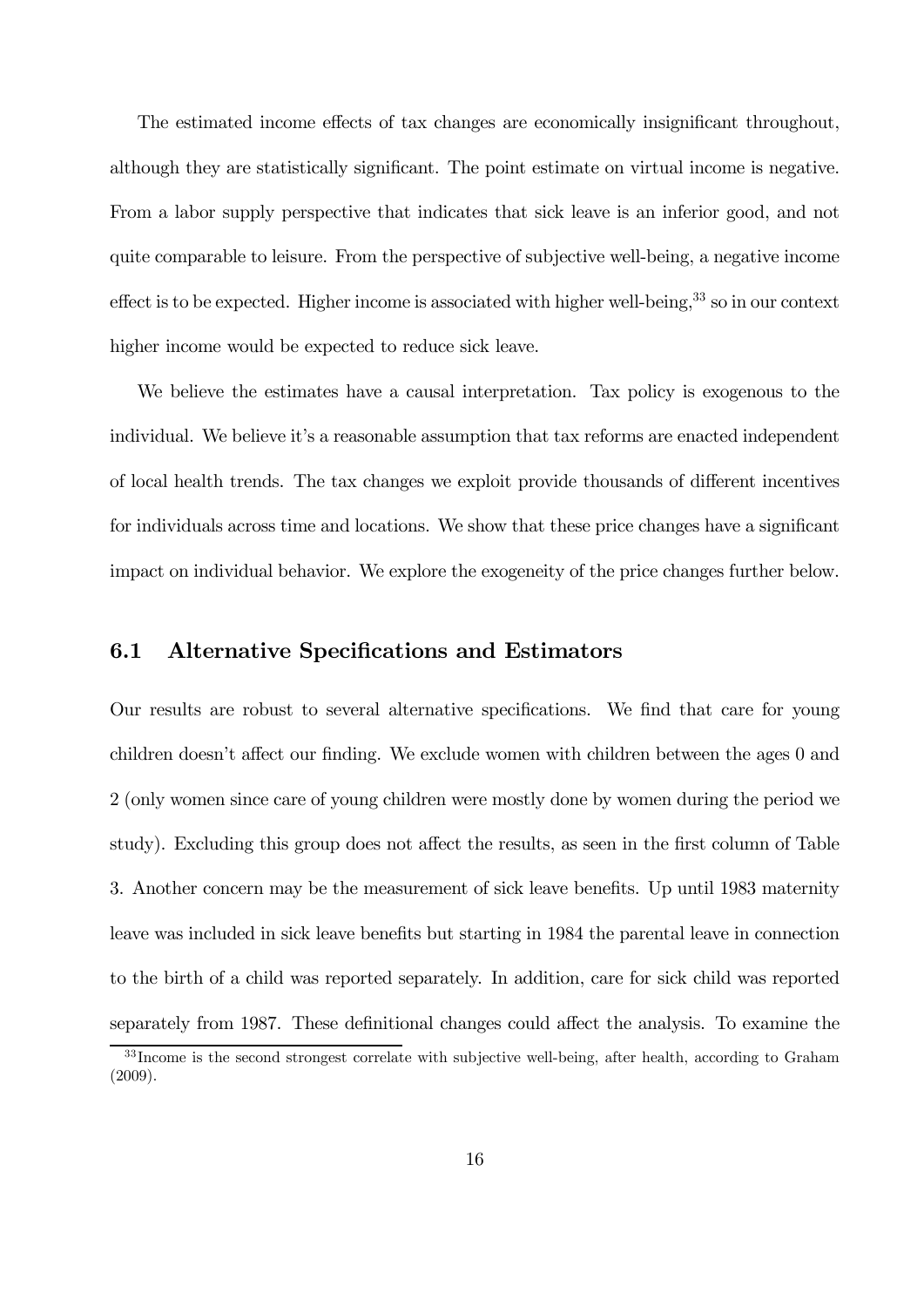impact we redefine the sick leave variable as take up of any of the three programs (sick leave, parental leave, and care for sick child). Redefining the dependent variable does not affect the estimated coefficients much, as seen in specification 2.

There could be a bias from the fact that the data may not include the first uncompensated day of the spell, but we argue that such omissions would bias our estimate toward zero.<sup>34</sup> We are only concerned about the omission of the first day for spells that are correlated with tax rates. Such 'discretionary' sick leave could hence be underreported in the data. However, such underreports would make the estimated price response smaller than the true response since the price variation is related to the observed sick leave variation, which would be smaller than the true variation. The bias would hence be toward zero.

Our estimate is not influenced by individual shifting across programs.<sup>35</sup> We exclude individuals who have taken up either unemployment benefits or welfare payments during the year. The responsiveness to the net of tax rate is similar to the baseline specification.

We don't find that the composition of the labor force affects our results. It could be that unhealthy workers drop out of the labor force, which could affect our estimates if this tends to happen when they face relatively low (or high) tax rates. In the fourth specification we only include individuals aged 22-50, an age range with very little exit from the labor force. Estimates are somewhat lower in this group but still sizable and strongly significant.

We find that our results are not driven by individuals with very high or low incomes. In specification 5 we only include individuals whose virtual income is at least 30,000 and less than 3,000,000 SEK.<sup>36</sup> The estimated elasticity is similar to our baseline specification. It

<sup>34</sup>As argued above, the uncompensated day would be irrelevant for an individual who anticipates to be on sick leave tomorrow if you report sick today.

<sup>&</sup>lt;sup>35</sup>For example, Larsson (2006) finds shifting between the unemployment and sick leave benefits.

<sup>36</sup>Average virtual income is 120,000 SEK.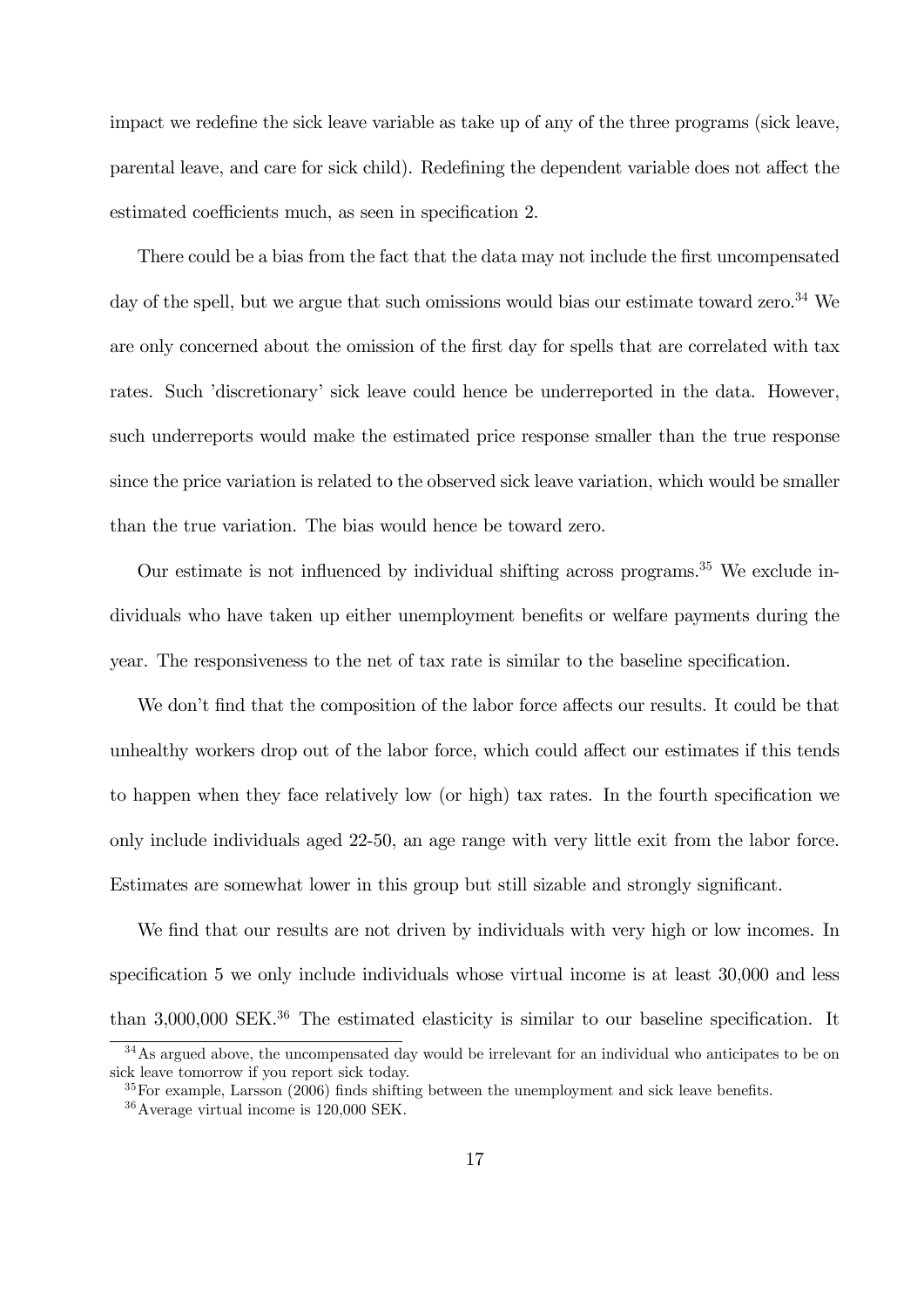may be noted that the income effect is an order of magnitude larger in this specification, although it does not have an economically significant effect on the compensated elasticity.

We get similar results if we split the sample into shorter periods. As we study a 17 year period we could be worried that some underlying factors have changed over the time period, which may affect our estimate. We have split the sample period in half, from 1974 to 1981 and from 1982 to 1990. Both periods experience both tax increases and decreases, and they produce similar results. Also other time period splits produce similar results. We conclude our results are not a result of the 17 year period we study, but the results are also present for shorter periods.

It could also be that there is some skill bias in sick leave, which is correlated with tax changes.37 To address the concern of non-linear trends by skill group we include year fixed effects interacted with the four education groups in specification 6. Our estimates are virtually identical after adding these controls, and we conclude that skill bias is not an explanation of our results.

Omitted income shocks, over and above our income controls, would be a concern if they reduced the net of tax rate (by increasing the tax rate) and increased sick leave. First we may note that our estimate of the income effect, the virtual income term, is negative so we would expect a positive income shock to reduce sick leave, in contrast to the concern of sick leave increasing with income. Yet, we may account for omitted income shocks by including taxable income, the income the tax schedule is applied to, as a control.<sup>38</sup> Our estimated elasticity is still large and significant, although slightly smaller in magnitude compared to the baseline.

<sup>&</sup>lt;sup>37</sup>Although it seems unlikely, a priori, that the skill bias would follow the non-linear pattern of tax rates.

<sup>38</sup>The taxable income has been adjusted to reflect income at zero days of sick leave, as before, in order to remove any direct relationship with the dependent variable.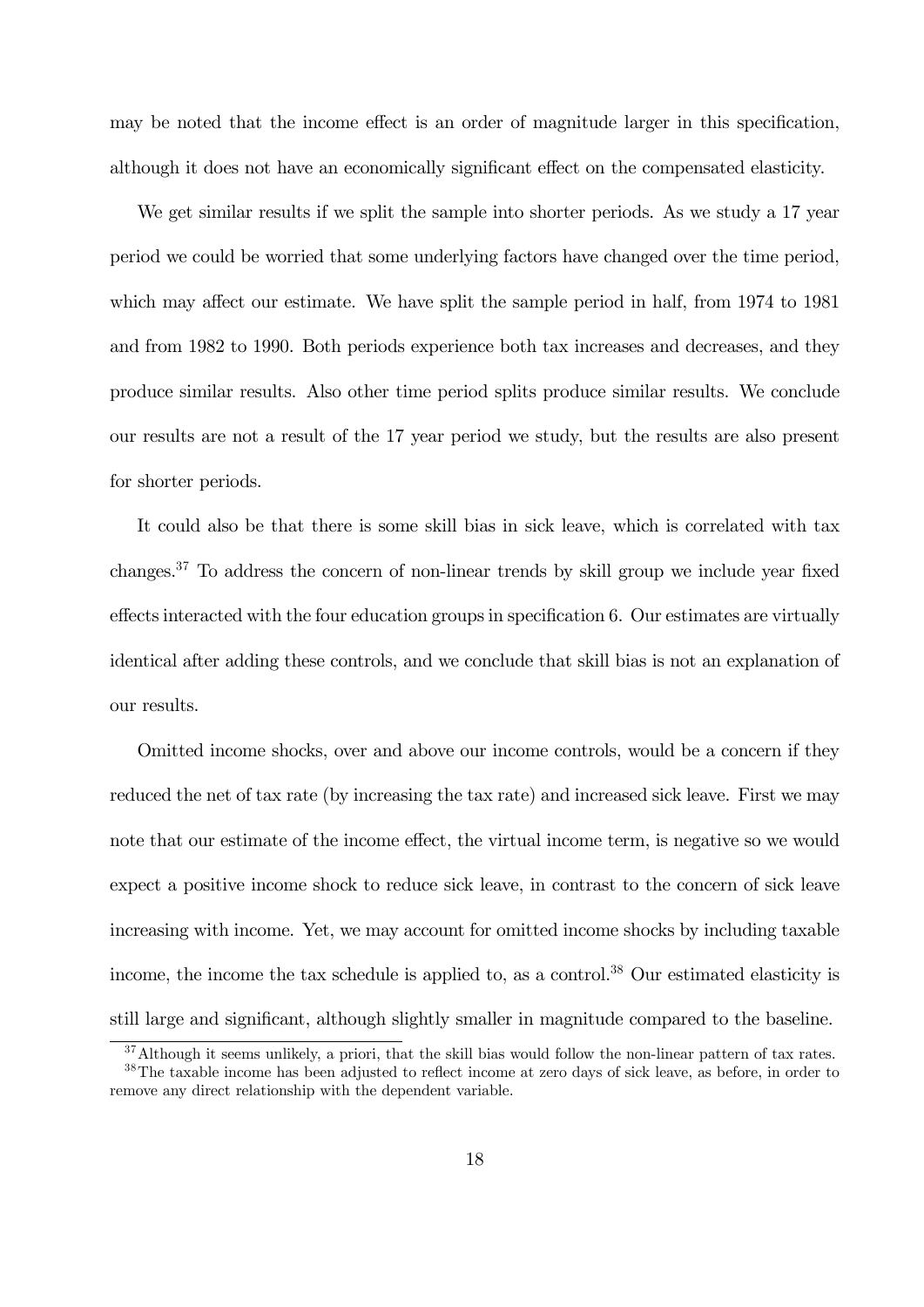Based on the distribution of sick leave in Figure 1 it may be interesting to examine a model where sick leave is distributed lognormally. We reformulate our basic model so that the independent variable is the natural logarithm of days of sick leave. In the following specifications we only include basic demographic controls, age and age squared interacted with gender and education, and year fixed effects. The purpose of these more limited controls is to further examine the exogeneity of the tax rate variation.

The logarithmic specification is first estimated in levels using the individual fixed effects estimator. The estimated coefficient, -0.49 in column 1 of Table 4, should be interpreted as the uncompensated price elasticity of sick leave. Not including the income effects would have a minor effect on the estimated elasticity as the income effects we estimated above are very small. The estimated elasticity is a bit larger than specification 2 in Table 2, which may be the closest comparison, but smaller than the baseline estimate in column 5 of Table 2.

We estimate the model in first differences in column 2 of Table  $4^{39}$  This estimator differences out an individual specific effect in each time difference, and may be a more flexible method to account for unobserved heterogeneity compared to the fixed effects estimator. The estimated elasticity of -0.69 is larger than the fixed effects estimate in the previous column and similar in magnitude to the baseline elasticity in column 5 of Table 2. The result indicates that the first difference estimator removes some bias toward zero imposed by the assumption of the within estimator that the fixed effect is constant across time.

The individual tax rate is composed of a local tax rate and a national tax rate. The tax rate may hence depend on where the individual chooses to live, and we may be concerned <sup>39</sup>We estimate the model  $\Delta \log (SL_{i,t}) = \beta \Delta \log (1 - \tau_{i,t}) + \delta \Delta X_{i,t} + \Delta e_{i,t}$  where  $\Delta$  denotes the first difference operator.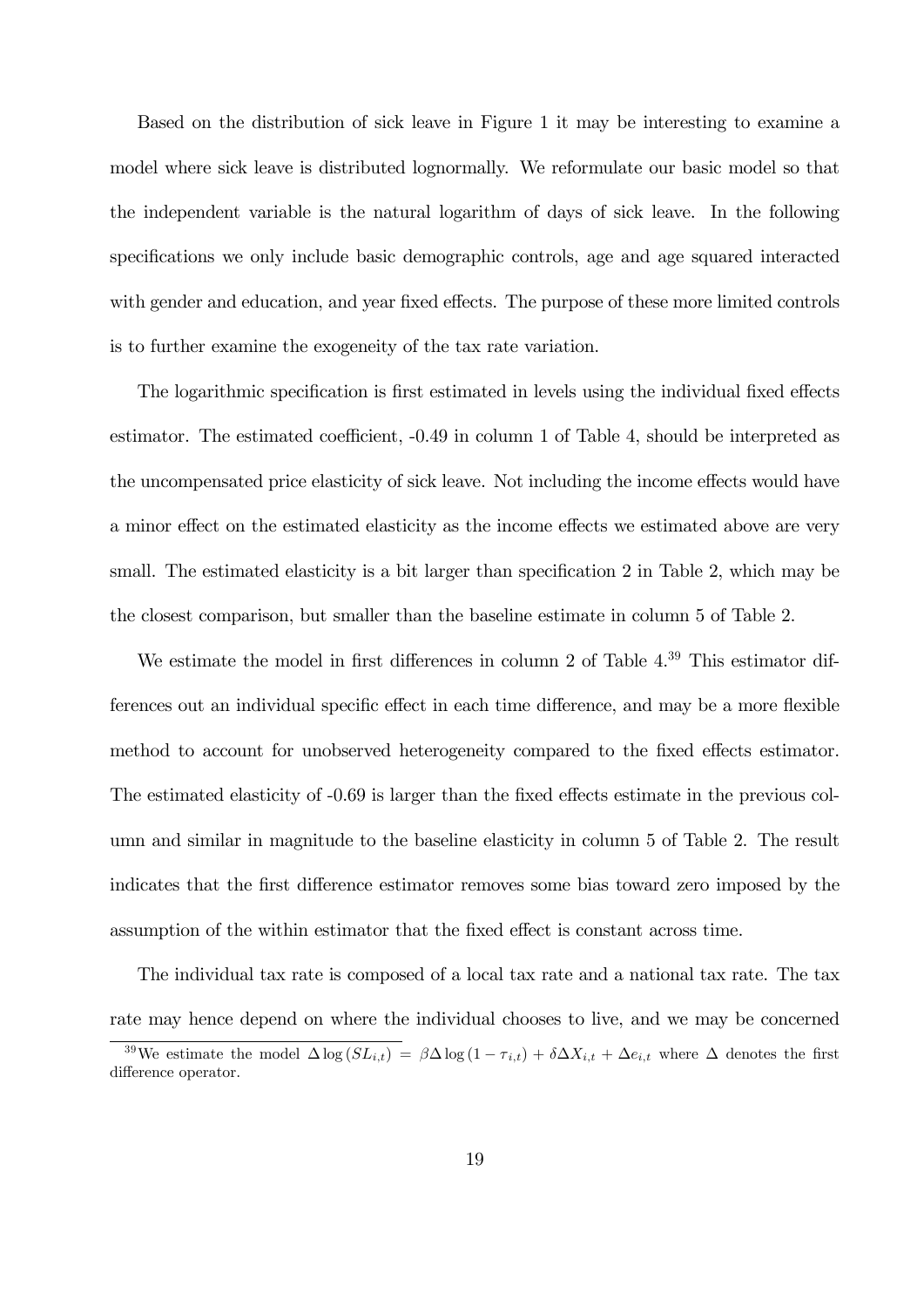that individuals with a high demand for sick leave move to places with higher local tax rates, which would induce a negative correlation between tax rates and sick leave. To address concerns that mobility, or any factor correlated with changes in the local tax rate, would affect our estimate we instrument for the individual's total tax rate with the national tax rate, which is independent of location. The first stage in this regression is extremely strong, indicating that almost all the relevant tax rate variation comes from the national rate. The second stage estimate is very similar to the OLS estimate, as seen in specification 3 in Table 4, indicating that mobility does not explain our results.

The national tax rate is progressive across income, as illustrated in Figure 3. It would hence be a concern if the tax reforms we study induce labor supply responses which affect income and in turn sick leave. The labor supply responses would have to follow a particular pattern for this to be a concern for us. For example, a tax cut could increase labor supply and income that in turn would reduce sick leave, a negative relationship between sick leave and the net of tax rate, if sick leave is a normal good. Our estimate of the income effect above is, however, negative indicating that sick leave is an inferior good.

We may still be concerned that income responds to tax policy, which in turn influences sick leave.<sup>40</sup> To address this we construct a tax rate that isn't based on current income. We regress current taxable income based on taxable income lagged five years, demographic interactions (the age/gender/education interactions), and growth rates by education groups (year effects interacted with education groups). We apply the tax code to the predicted taxable income from that regression and compute the log net of national tax rate based on

<sup>40</sup>Most labor supply estimates consider adjustment periods longer than our 1 year window. We may also note that the Swedish labor market hardly was the most flexible during this time period, which made it harder to adjust labor contracts immediately following a tax reform.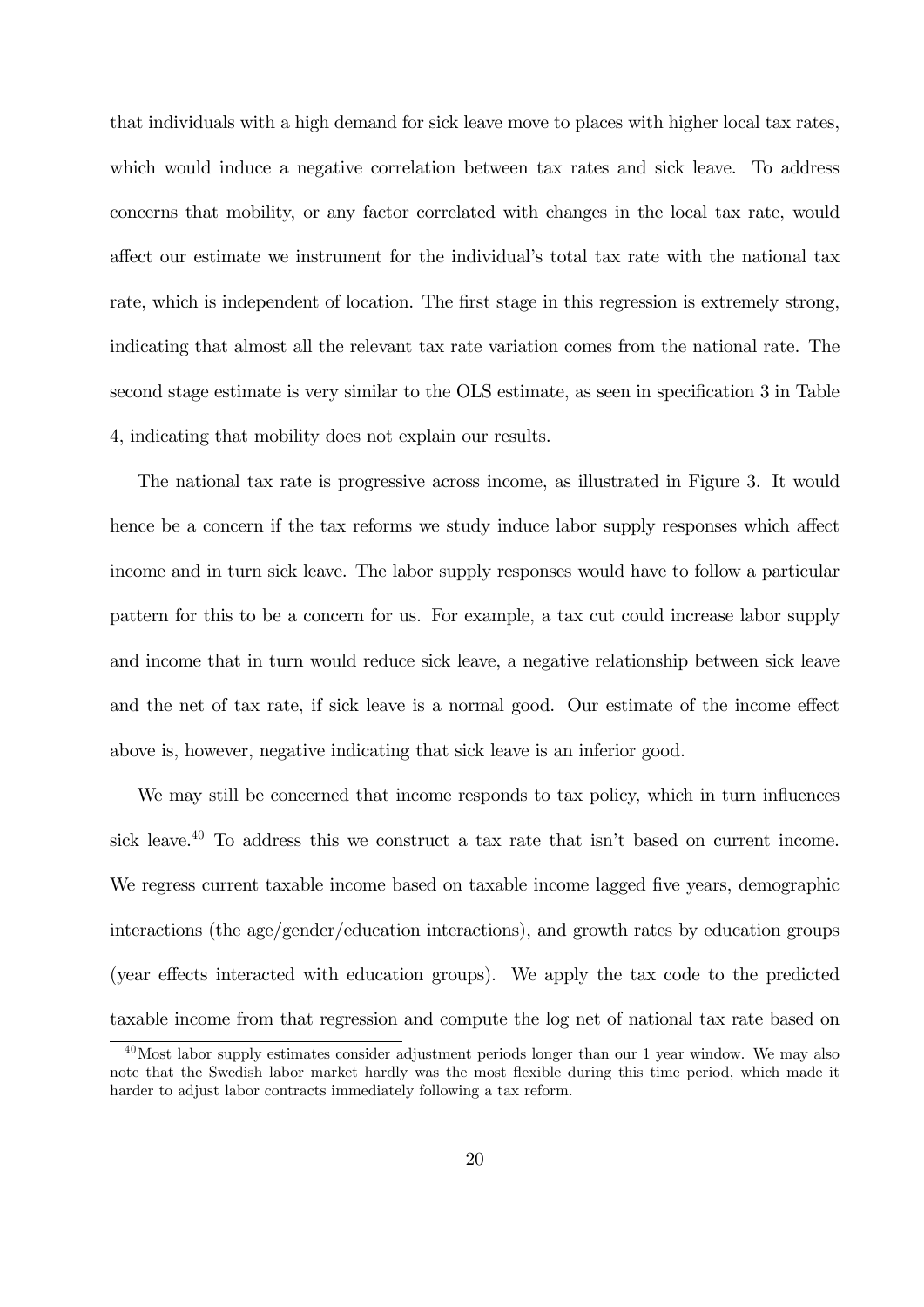the income prediction, which is differenced and used as an instrument for the difference of  $\log$  net of total tax rate.<sup>41</sup> The first stage is not weak.

The point estimate of -0.69 from using the national tax rate based on projected income is similar to the previous IV estimate and the OLS estimate, as seen in the fourth column of Table 4. The estimate is strongly significant, although the standard errors are now larger. The results are similar if we use the sixth lag instead of the fifth lag in the income projection.<sup>42</sup> We conclude that our estimates are driven by exogenous tax rate variation and not income responses induced by the tax reforms.

In Table 5 we estimate the price elasticity of sick leave for different demographic groups. We use the first difference model estimated with OLS just like specification 2 in Table 4. We find that women are more elastic than men, and that married women are more elastic than the unmarried women, in line with the previous labor supply literature. These patterns may be explained by women being relatively more productive in the home sector and hence more marginal in the market sector compared to men, which may induce a higher price responsiveness to market sector returns. The same argument applies to married versus unmarried women. We also find that public sector employees are more elastic than the private sector employees, as seen in specifications 4 and 5 in Table 5. This difference may be understood as a response to an environment where public sector worker face less flexible labor contracts compared to the private sector, and public sector employees respond more to incentives on the margin they have access to, sick leave.

<sup>41</sup>We hence use the projected income to compute the tax rates used as instruments in both period t and t-1 in each time difference. Note also that we only use the variation from the national rate.

<sup>&</sup>lt;sup>42</sup>The argument for not using the first lag is that temporary income shocks may correlate with the instrument and subsequent sick leave. By using longer lags we reduce such concerns. That the results using the fifth and sixth lags are similar also indicate that there is no remaining mean reversion from temporary shocks at these lag lengths.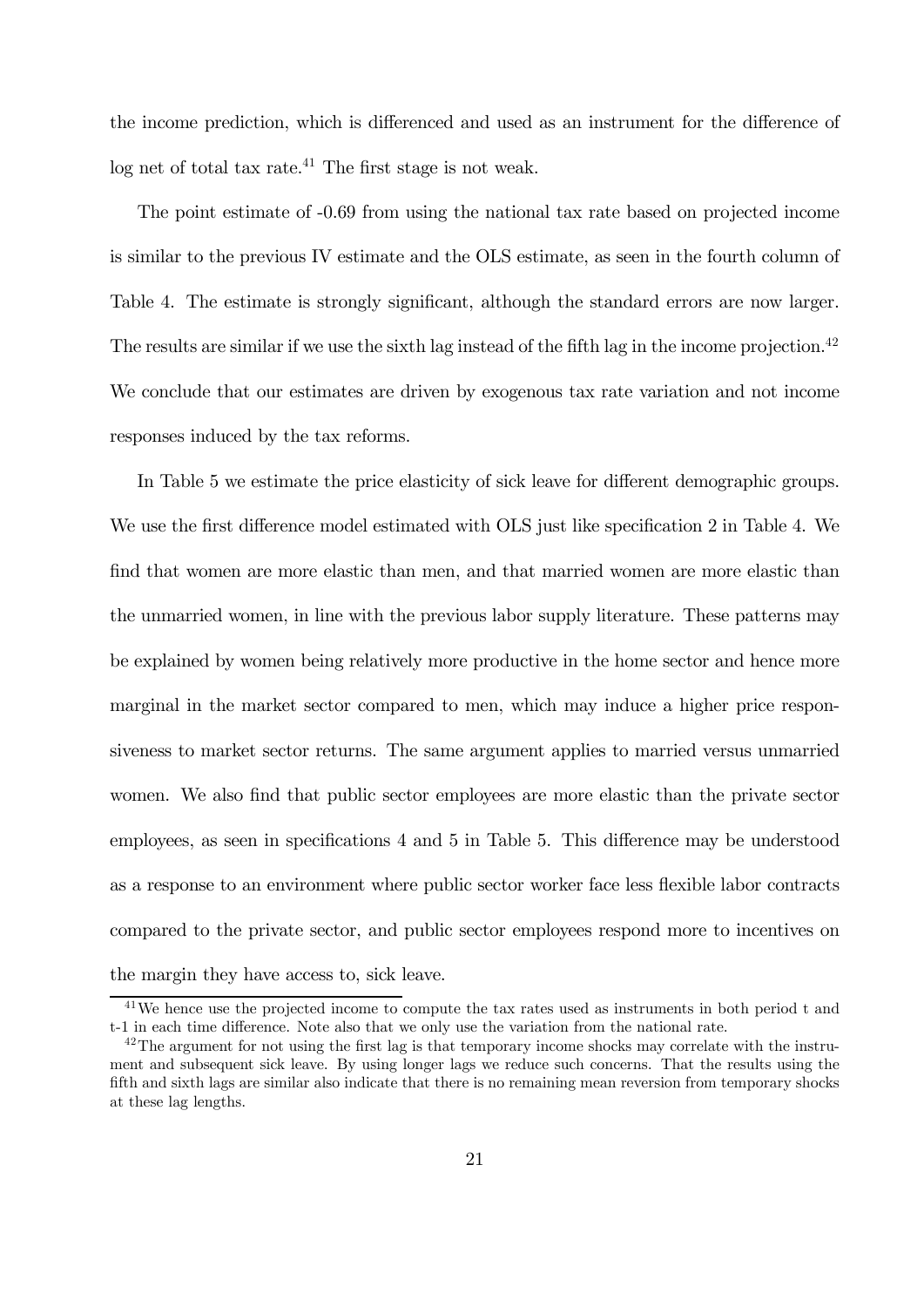## 7 Conclusion

Sick leave is one margin of labor supply where employees in Sweden are free to adjust. It provides a unique opportunity to study how price elastic labor supply is when the employee has the discretion to decide how much to work. Our data, a long individual panel, is representative of the population and it contains a lot of price variation, where others have examined very select samples or short time periods with very limited price variation.

We estimate a substantial price elasticity of sick leave,  $-0.7$ , on the intensive margin. We find similar estimates using several methods. We apply fixed effect and first difference estimators, and we use different approaches to account for potential endogeneities and omitted variables. Our results support the interpretation that it's the tax rate variation that causes the behavioral response; individuals claim more sick leave during years when they face relatively higher tax rates and, hence, lower returns to working on the margin.

Our interpretation of sick leave as a measure of work effort hinges on the large degree of individual discretion in claiming sick leave, in line with the previous literature. Estimating a price elasticity is, however, new to the effort literature. Since sick leave is a social insurance program, our study contributes to the program participation literature. Two novel contributions are, first, to use tax rate variation, and second, to study a panel over a long time period to estimate the price elasticity of program use. Using tax rate variation over a long time period complements the existing literature that has focused on relatively short run evaluations before and after reforms. Previous evaluations typically study one price change in the program, while our study based on tax rates provides thousands of differantial price changes, both increases and decreases, from which we estimate behavioral responses.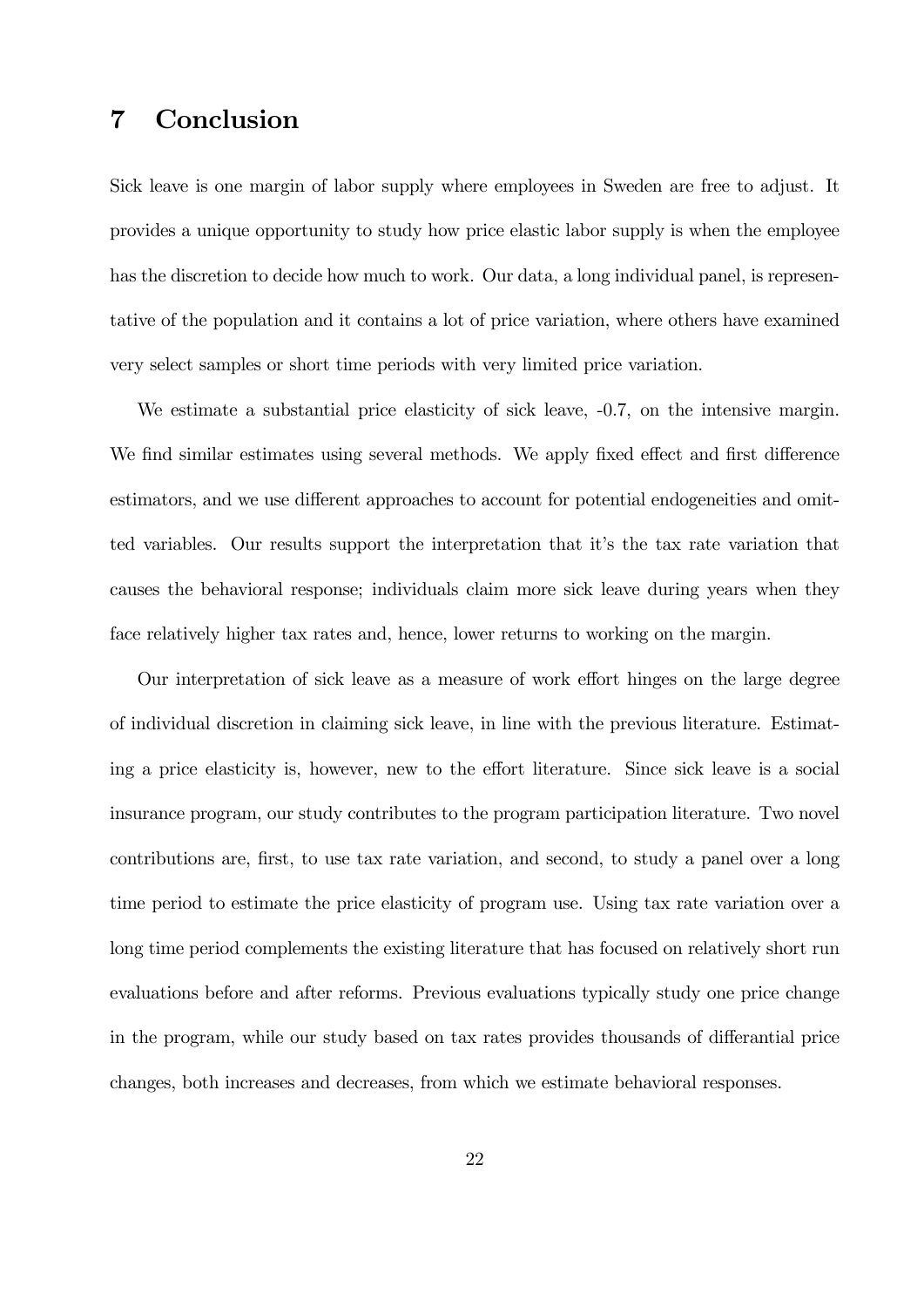Our findings contrast with Camerer et al (1997) who find less labor supply among New York City cab drivers when returns are higher. They suggest that labor supply of individuals who are free to adjust choose to work until they have reached their income target. Our results that people who can adjust work more when returns are higher, based on a representative sample, fit well into a standard model of labor supply where individuals optimally choose to work more when returns are higher.

Using tax rate variation to estimate price elasticities could be applied to other programs and in other countries. The interpretation of sick leave as effort hinges on the large discretion the individual has in claiming the benefits, which is fairly unique to the sick leave program. It may be harder to interpret other behaviors in that vein.

The effects of taxes on health are typically studied within the context of sin taxes and specific consumption taxes. Here we show that income taxes may also have implications for health, as measured by sick leave. Our findings provide a new rationale for lower marginal income taxes. Not only do marginal tax rates drive a wedge between marginal products of labor and leisure, they may also reduce the returns to staying healthy.

## References

- [1] Allen, Steven G., 1981. "An Empirical Model of Work Attendance." The Review of Economics and Statistics, vol. 63, no. 1, 77-87.
- [2] Autor, David H. and Mark G. Duggan (2003), "The rise in the disability rolls and the decline in unemployment", Quarterly Journal of Economics 118, 157-205.
- [3] Barmby, Tim A., Marco G. Ercolani, John G. Treble (2002). "Sickness Absence: An International Comparison." The Economic Journal, Vol. 112, No. 480, Features (Jun., 2002), pp. F315-F331.
- [4] Blundell, Richard, and Thomas MaCurdy, 1999. "Labour supply: a review of alternative approaches." In O. Ashenfelter & D. Card (ed.) Handbook of Labor Economics, chapter 27, pages 1559-1695.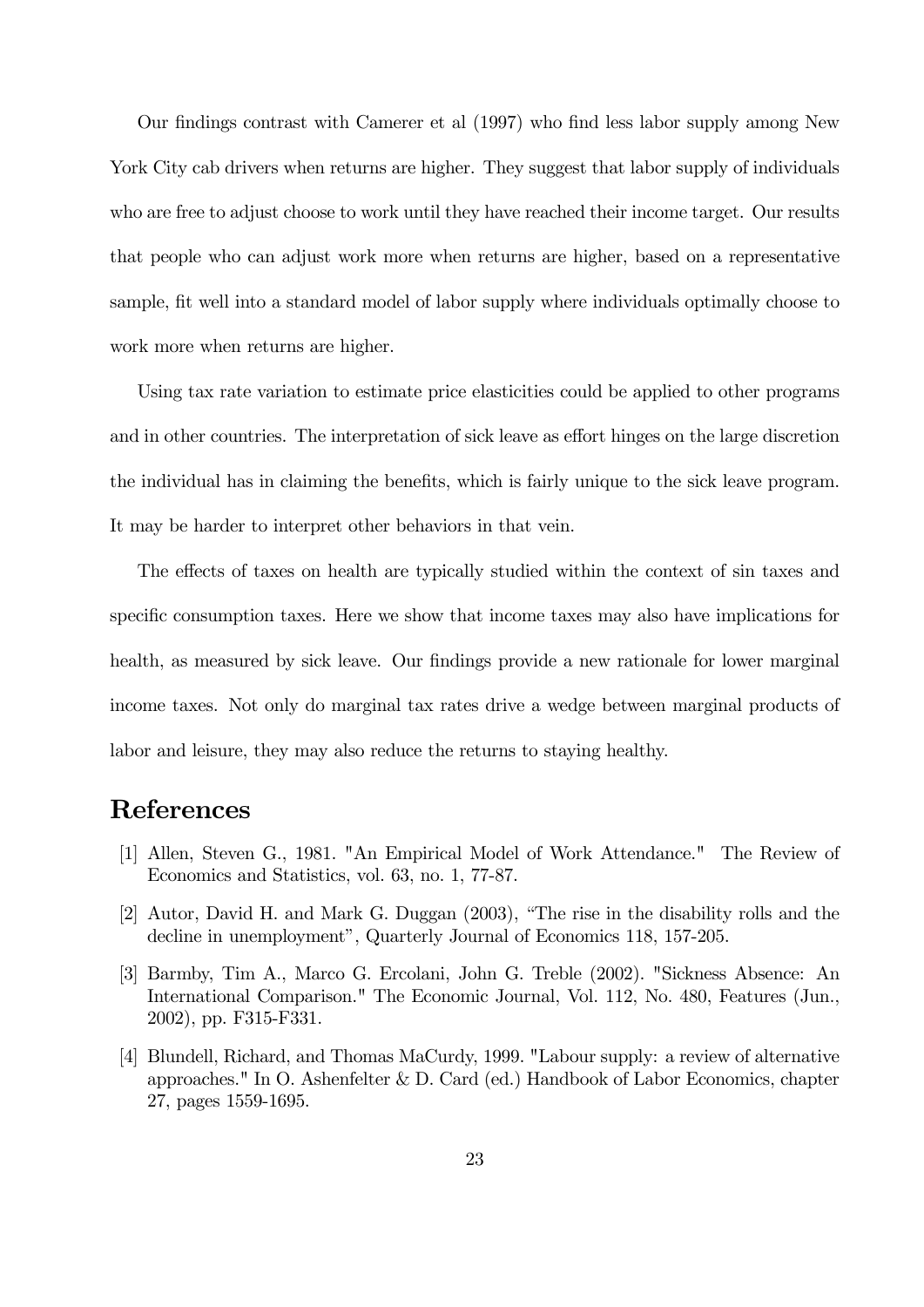- [5] Bound, J., 1989. The health and earnings of rejected disability insurance applicants. American Economic Review 79 (3), 482—503.
- [6] Bound, John and Richard V. Burkhauser (1999), "Economic analysis of transfer programs targeted on people with disabilities", in O.C. Ashenfelter and D. Card (eds.), Handbook of Labor Economics, Volume 3C, Amsterdam-New York: North-Holland.
- [7] Campolieti, M., 2004. Disability insurance benefits and labor supply: Some additional evidence. Journal of Labor Economics 22 (4), 863—890.
- [8] Camerer, Colin, Linda Babcock, George Loewenstein, and Richard Thaler. 1997. "Labor Supply of New York City Cab Drivers: One Day at a Time." Quarterly Journal of Economics, 112(2): 407—441.
- [9] Chen, S., and van der Klaauw, W., 2008. The work disincentive effects of the disability insurance program in the 1990s. Journal of Econometrics 142 (2), 757—784.
- [10] Curington, W. P., 1994. Compensation for permanent impairment and the duration of work absence: Evidence from four natural experiments. The Journal of Human Resources 29 (3), 888—910.
- [11] De Jong, P., Lindeboom, M., van der Klaauw, B., 2011. Screening disability insurance applications. Journal of the European Economic Association, Volume 9, Issue 1, pages 106—129.
- [12] Dickens, William T., and Shelly J. Lundberg. 1993. "Hours Restrictions and Labor Supply." International Economic Review, 34(1): 169—92.
- [13] Farber, Henry S. 2005. "Is Tomorrow Another Day? The Labor Supply of New York City Cab Drivers." Journal of Political Economy, 113(1): 46—82.
- [14] Fehr, Ernst and Lorenz Goette, 2007. "Do Workers Work More if Wages Are High? Evidence from a Randomized Field Experiment." The American Economic Review, vol. 97 no. 1, 298-317.
- [15] Gruber, J., 2000. "Disability insurance benefits and labor supply." Journal of Political Economy 108 (6), 1162—1183.
- [16] Henrekson, M. and M. Persson (2004). "The Effects on Sick Leave of Changes in the Sickness Insurance System." Journal of Labor Economics 22 (1), 87-113.
- [17] Hesselius P, P Johansson & L Larsson "Monitoring sickness insurance claimants: evidence from a social experiment", Working paper 2005:15, IFAU.
- [18] Ichino, Andrea, and Giovanni Maggi (2000). "Work Environment and Individual Background: Explaining Regional Shirking Differentials in a Large Italian Firm." Quarterly Journal of Economics, Vol. 115, No. 3, August, 1057-1090.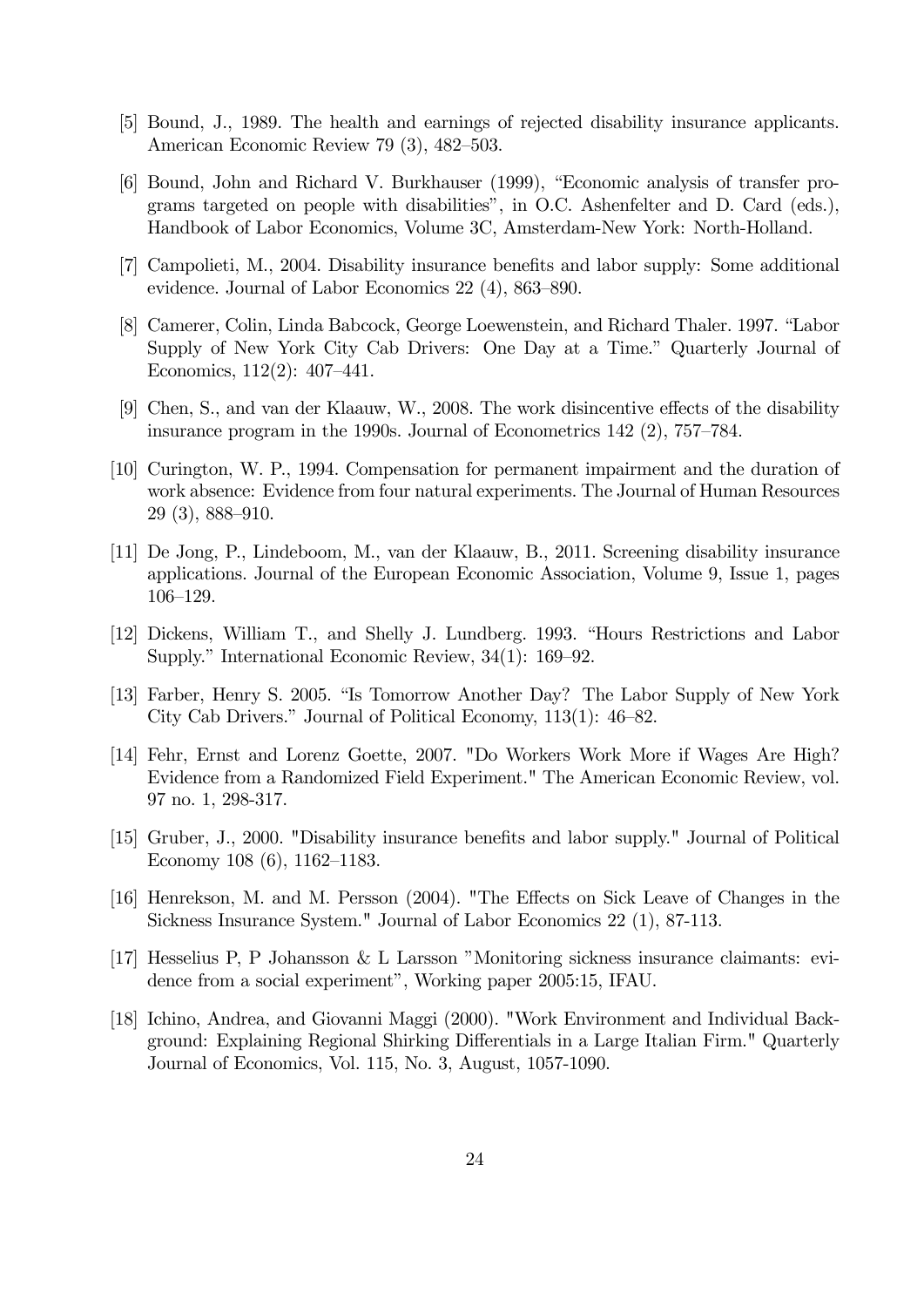- [19] Ichino, A., and Riphahn, R. T., 2005. "The effect of employment protection on worker effort. A comparison of absenteeism during and after probation." Journal of the European Economic Association 3 (1), 120—143.
- [20] Johansson, Per and Mårten Palme, 1996. "Do Economic Incentives Affect Worker Absence? Empirical Evidence Using Swedish Data" The Journal of Public Economics, 59(2), 195-218.
- [21] Johansson, Per and Mårten Palme, 2002. "Assessing the Effect of Public Policy on Worker Absenteeism." The Journal of Human Resources, vol. 37, no. 2, 381-409.
- [22] Johansson, P., and Palme, M., 2005. Moral hazard and sickness insurance. Journal of Public Economics 89, 1879—1890.
- [23] Kahn, Shulamit, and Kevin Lang. 1991. "The Effect of Hours Constraints on Labor Supply Estimates." Review of Economics and Statistics, 73(4): 605—11.
- [24] Krueger, Alan B. (1990): "Incentive Effects of Workers' Compensation Insurance," Journal of Public Economics, 41, 73-99.
- [25] Larsson, Laura (2006), "Sick of being unemployed? Interactions between unemployment and sickness insurance", Scandinavian Journal of Economics 108, 97-113.
- [26] Low, Hamish and Luigi Pistaferri, 2010. "Disability Risk, Disability Insurance, and Life Cycle Behavior." NBER Working Paper 15962.
- [27] Mas, Alexandre and Enrico Moretti, 2009. "Peers at Work." The American Economic Review, 99:1, 112-145.
- [28] Meyer, Bruce D., W. Kip Viscusi and David Durbin, 1995. "Workers' Compensation and Injury Duration: Evidence from a Natural Experiment." American Economic Review 85, 322-340.
- [29] Oettinger, Gerald S. 1999. "An Empirical Analysis of the Daily Labor Supply of Stadium Vendors." Journal of Political Economy, 107(2): 360—92.
- [30] Pettersson-Lidbom, P., Skogman Thoursie, P., 2008. "Temporary disability insurance and labor supply: evidence from a natural experiment." Working paper, Stockholm University, Department of Economics.
- [31] Puhani, P. A., and Sonderhoff, K., 2009. The effects of a sick pay reform on absence and on health-related outcomes. SOEP papers 248.
- [32] Ziebarth, N. & Karlsson, M., 2009. "A Natural Experiment on Sick Pay Cuts, Sickness Absence, and Labor Costs," Working Papers 09/34, HEDG, University of York.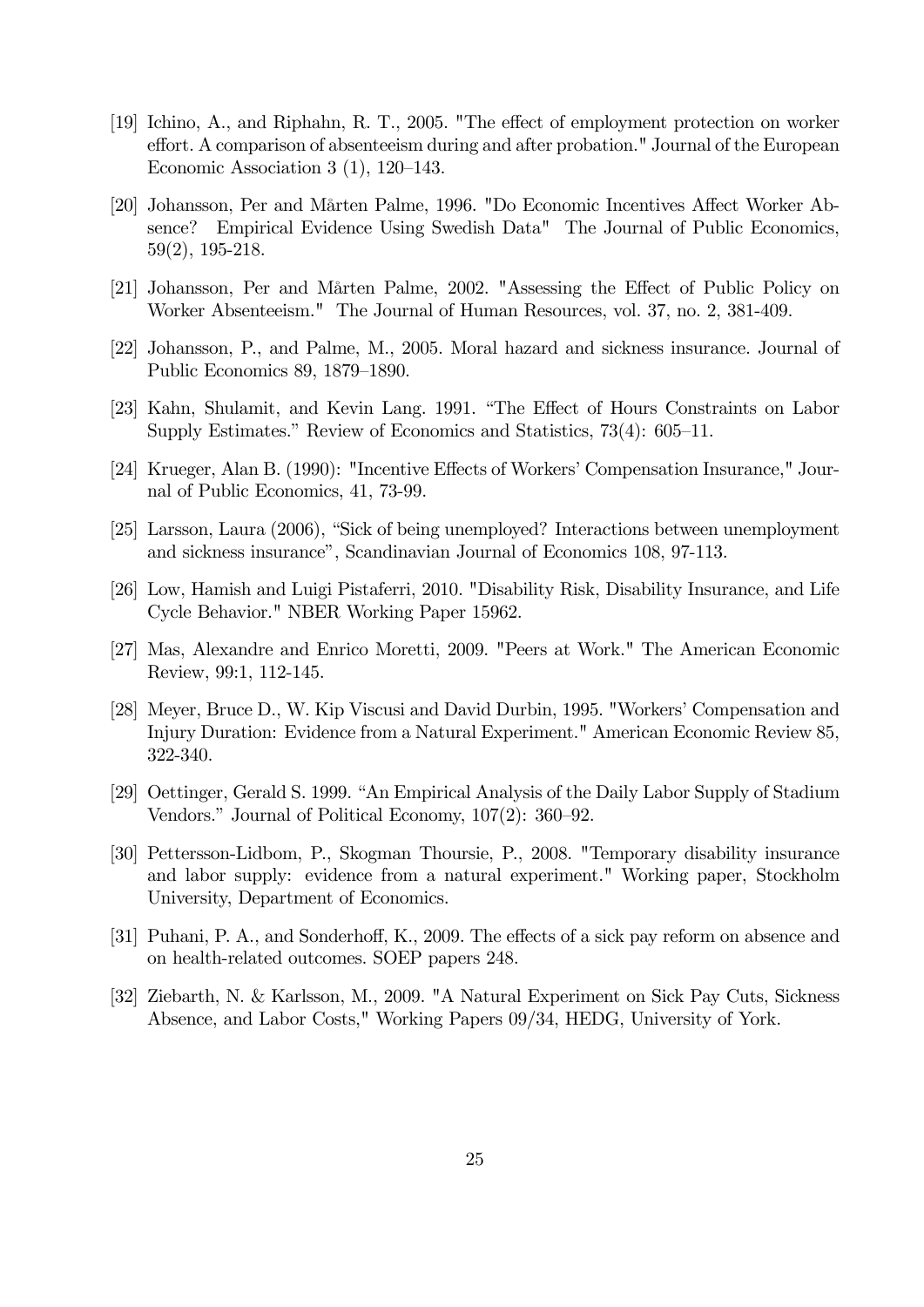# 8 Figures and Tables

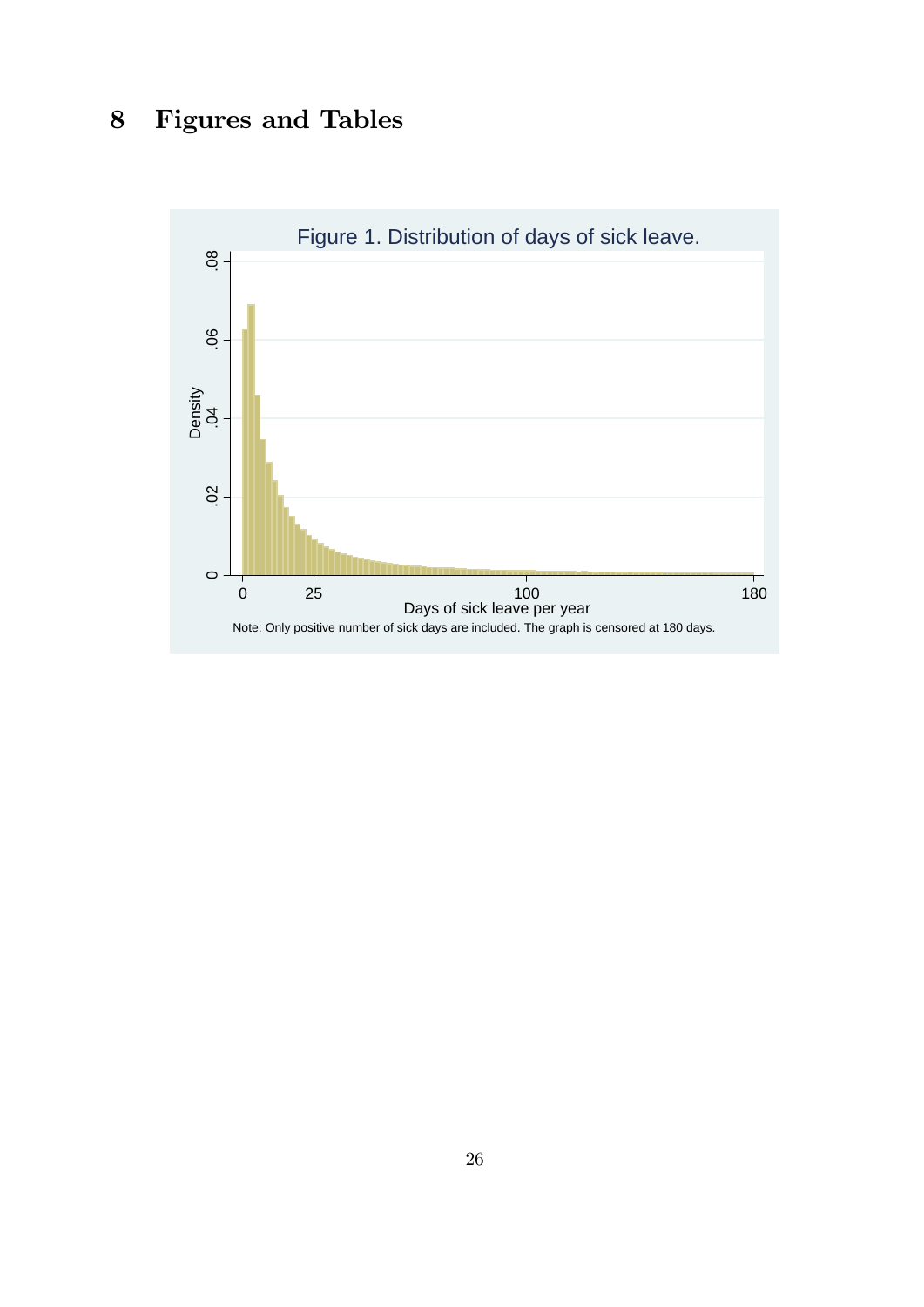

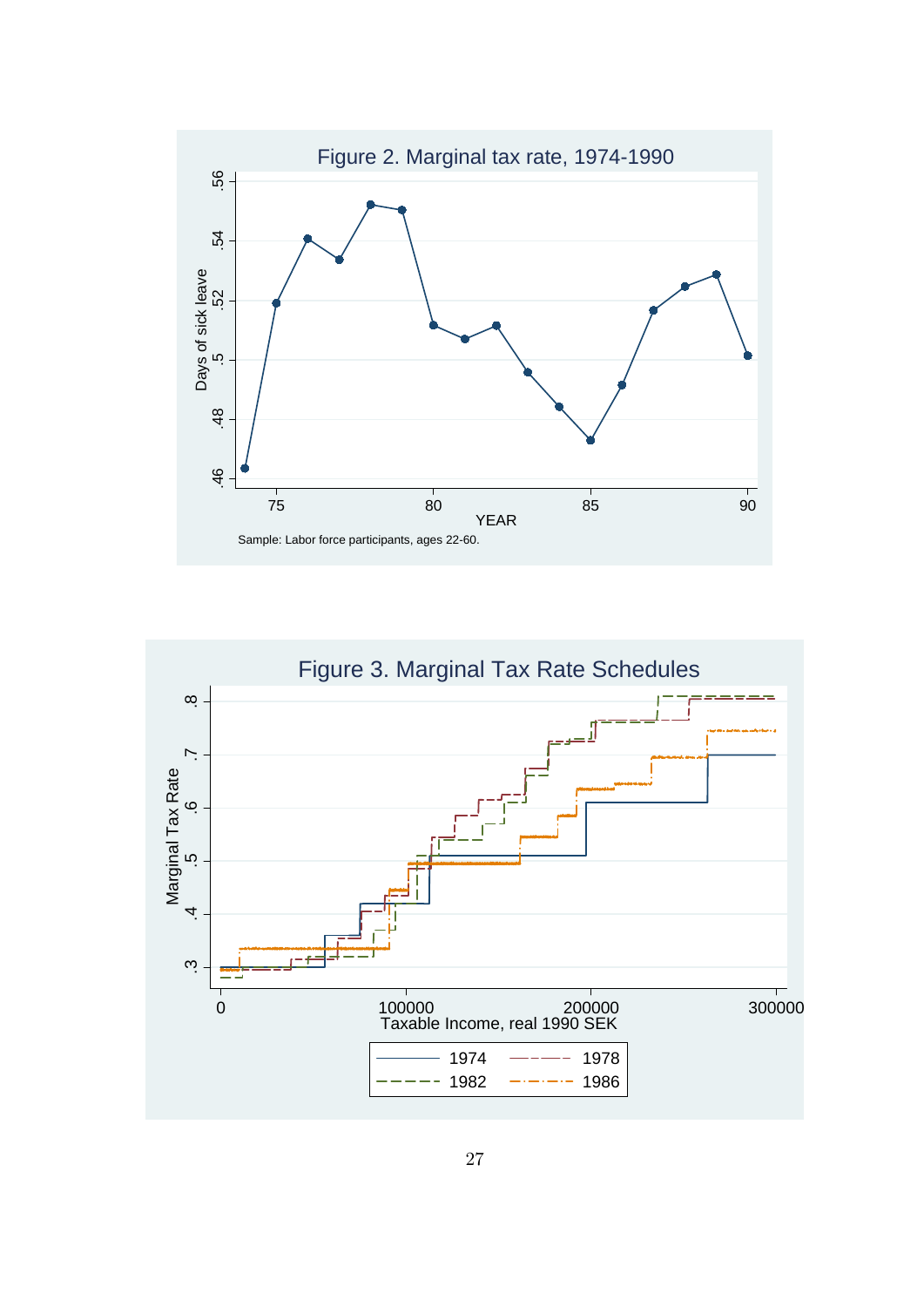## Table 1. Summary statistics

|                                        | Obs     | Mean                           | Std. Dev. |
|----------------------------------------|---------|--------------------------------|-----------|
| Days of sick leave                     | 1950473 | 25.0                           | 57.6      |
| Program participation rate             | 1950473 | 0.636                          | 0.481     |
| Marginal tax rate                      | 1950267 | 0.498                          | 0.130     |
|                                        |         |                                |           |
| Age                                    | 1950473 | 39.9                           | 10.7      |
| Man                                    | 1950473 | 0.523                          | 0.499     |
| Married                                | 1950473 | 0.596                          | 0.491     |
| Earnings, 1990 SEK                     | 1949142 | 126884                         | 317706.8  |
| < High school                          | 1950473 | 0.412                          | 0.492     |
| High school                            | 1950473 | 0.379                          | 0.485     |
|                                        |         |                                |           |
| College, up to 2 years                 | 1950473 | 0.093                          | 0.290     |
| College, 3+ years                      | 1950473 | 0.116                          | 0.320     |
| Completed of the forest positions of a |         | $22.00 \times 10^{-14}$ $1000$ |           |

Sample: Labor force participants, 22-60 years old, years 1974-1990.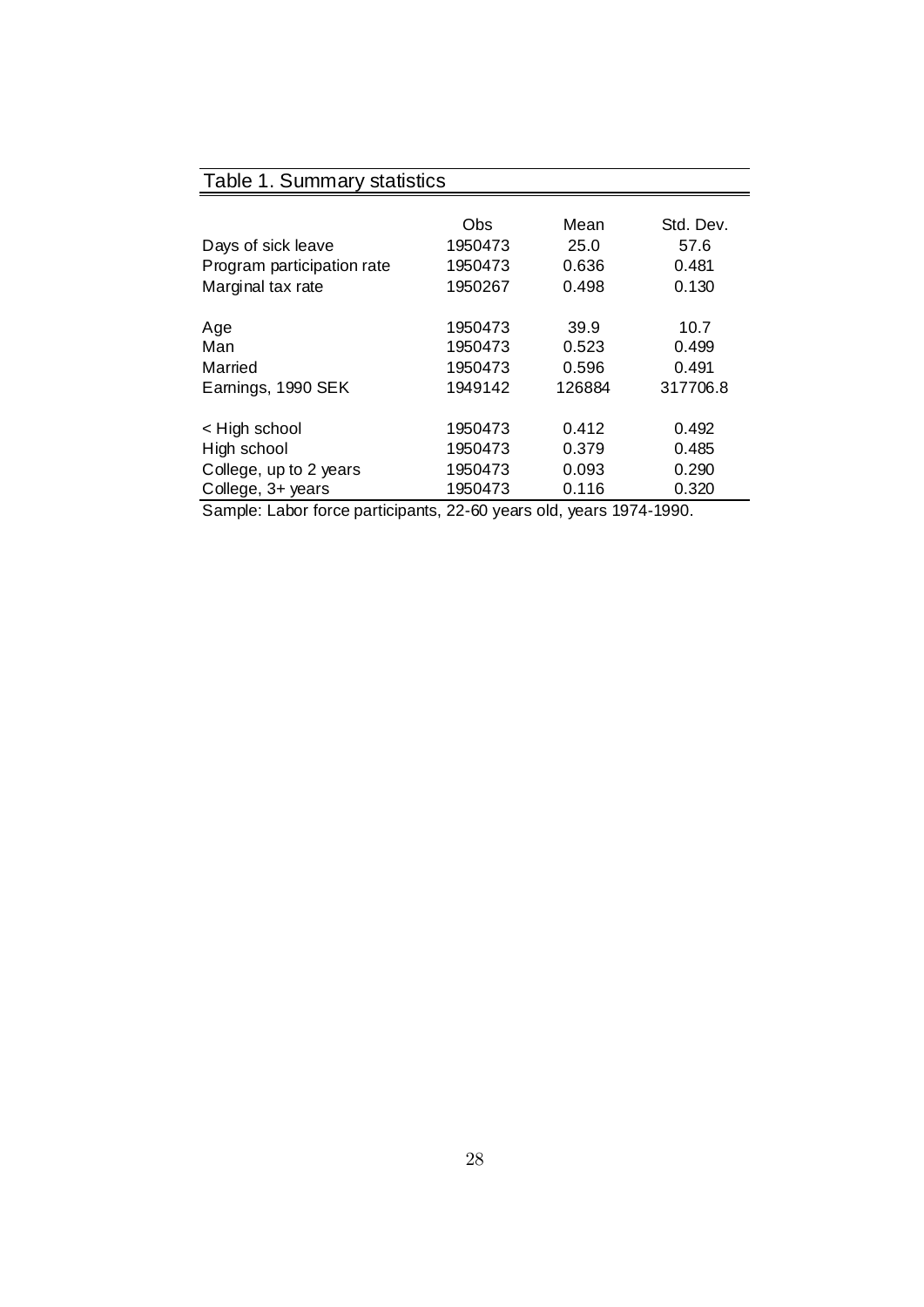### Table 2. Price Elasticity of Days of Sick Leave.

| Individual fixed effect regressions                                         |                       |                        |                        |                        |                        |
|-----------------------------------------------------------------------------|-----------------------|------------------------|------------------------|------------------------|------------------------|
| Variable                                                                    | (1)                   | (2)                    | (3)                    | (4)                    | (5)                    |
| $log(1-t)$                                                                  | $-9.44$<br>(.201)     | $-10.68$<br>(.206)     | $-11.24$<br>(.198)     | $-11.31$<br>(.2)       | $-18.02$<br>(.237)     |
| Virtual Income                                                              | $-0.00063$<br>(.0002) | $-0.00052$<br>(.00017) | $-0.00056$<br>(.00018) | $-0.00056$<br>(.00018) | $-0.00070$<br>(.00022) |
| Dummies for 0 and 365<br>days of sick leave                                 | Yes                   | Yes                    | Yes                    | Yes                    | Yes                    |
| Age, age sq interacted<br>with gender and education                         |                       | Yes                    | Yes                    | Yes                    | Yes                    |
| Months with Infant x Female                                                 |                       |                        | Yes                    | Yes                    | Yes                    |
| Child 7 months-2 years                                                      |                       |                        | Yes                    | Yes                    | Yes                    |
| Child 3-6, Child 7-15 years                                                 |                       |                        | Yes                    | Yes                    | Yes                    |
| Marital status                                                              |                       |                        | Yes                    | Yes                    | Yes                    |
| Income lag                                                                  |                       |                        |                        | Yes                    | Yes                    |
| Income above cap indicator                                                  |                       |                        |                        | Yes                    | Yes                    |
| <b>Business Cycle control</b>                                               |                       |                        |                        | Yes                    | Yes                    |
| Regional fixed effects                                                      |                       |                        |                        | Yes                    | Yes                    |
| Year fixed effects                                                          |                       |                        |                        |                        | Yes                    |
| Income lag Spline                                                           |                       |                        |                        |                        | Yes                    |
| Compensated elasticity with respect to 1-t:<br><b>Sick Leave Elasticity</b> | $-0.38$               | $-0.43$                | $-0.45$                | $-0.45$                | $-0.72$                |
| <b>Observations</b>                                                         | 1948943               | 1948943                | 1948943                | 1948943                | 1948943                |

# Dependent Variable: Days of Sick Leave

Notes: The marginal tax rate is denoted by t. Virtual income measured in 1000's of 1994 SEK.

Months with infant counts the number of months there is a child of up to 7 months of age in the household. Education is gouped into 3+ years of college, <3 years of college, high school, <high school.

Business Cycle (BC) control is average regional employment rates.

Permanent income is an estimated individual fixed effect of earnings on demographic interactions and BC controls. Spline is 5 piece with knots at quintiles. Elasticities evaluated at sample means. Individual panel data from 1974-1990, annually. Estimates of the within estimator.

Standard errors, clustered by individual, in parenthesis. Sample: Labor force participants, 22-60 years old.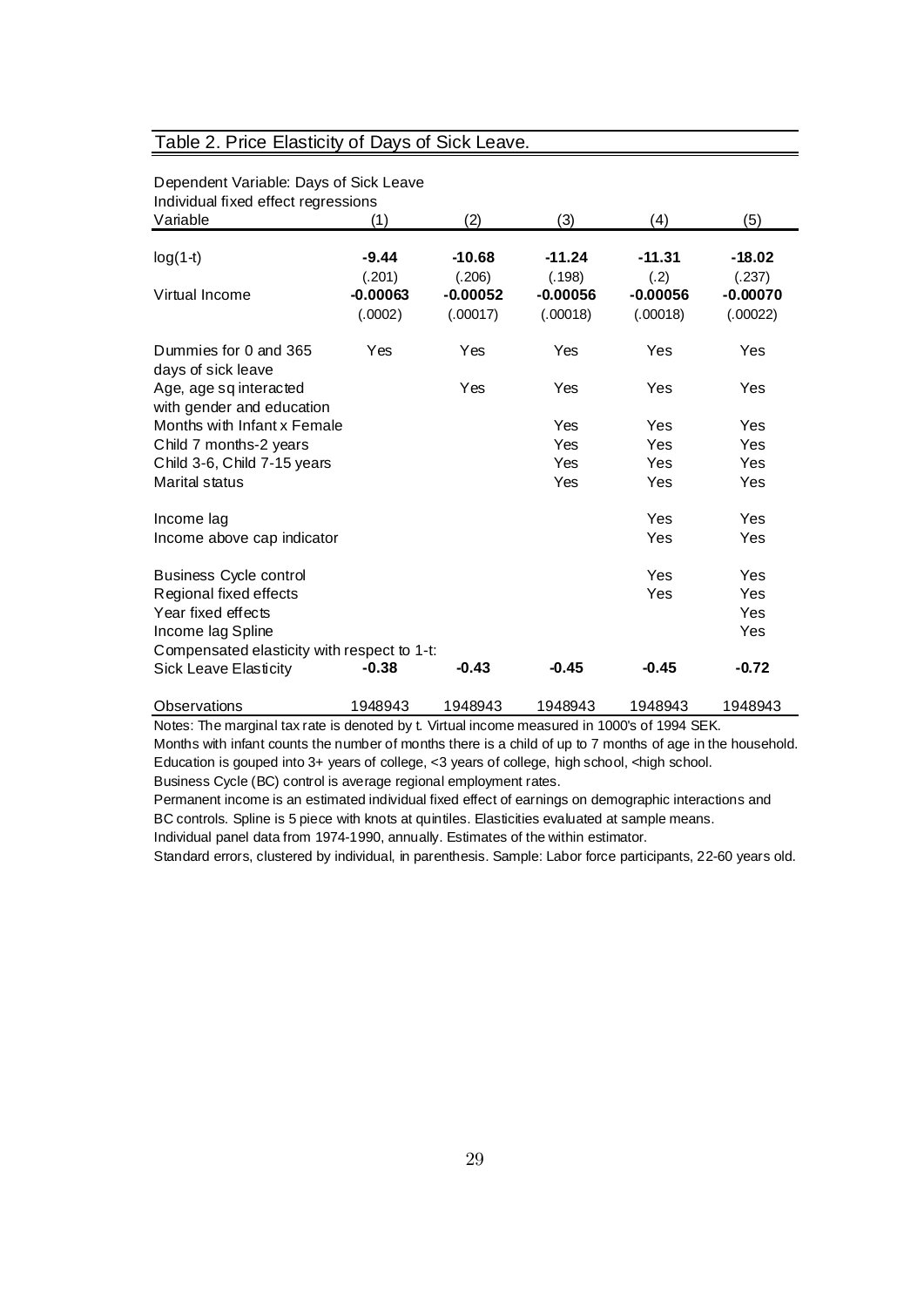## Table 3. Alternative specifications.

#### Dependent Variable: Days of Sick Leave Individual fixed effect regressions

| Alternative explanation:                    | Fertility    | Program<br>definition | Use of<br>other<br>programs | Composition<br>of labor<br>force | Income<br>restrictions | Skill biased<br>time trends | Omitted<br>income<br>shocks |
|---------------------------------------------|--------------|-----------------------|-----------------------------|----------------------------------|------------------------|-----------------------------|-----------------------------|
| Specification                               | (1)          | (2)                   | (3)                         | (4)                              | (5)                    | (6)                         | (7)                         |
| $log(1-t)$                                  | $-16.76$     | $-17.63$              | -17.30                      | $-14.21$                         | $-16.48$               | $-17.88$                    | $-14.65$                    |
|                                             | (.233)       | (.243)                | (.237)                      | (.258)                           | (.269)                 | (.233)                      | (.425)                      |
| Virtual Income                              | $-0.00053$   | $-0.00059$            | $-0.00067$                  | $-0.00059$                       | $-0.00818$             | $-0.00068$                  | $-0.00096$                  |
|                                             | (.00019)     | (.0002)               | (.00021)                    | (.00023)                         | (.00075)               | (.00021)                    | (.0003)                     |
| Additional controls                         | Exclude      | <b>Broader</b>        | Exclude                     | Include only                     | Include only           | Year effects                | Taxable                     |
| or sample restrictions                      | women with   |                       | sick leave people with      | ages 22-50                       | virtual income         | interacted                  | income at                   |
|                                             | children 0-2 | measure               | UI benefits.                |                                  | 30-3000 ksek           | with                        | 0 days of                   |
|                                             | years old    |                       | welfare.                    |                                  |                        | education                   | sick leave                  |
| Compensated elasticity with respect to 1-t: |              |                       |                             |                                  |                        |                             |                             |
| <b>Sick Leave Elasticity</b>                | $-0.77$      | $-0.65$               | $-0.73$                     | $-0.55$                          | $-0.78$                | $-0.72$                     | $-0.59$                     |
| Observations                                | 1865059      | 1948943               | 1835898                     | 1414035                          | 1523760                | 1948956                     | 1948956                     |

Notes: All controls used in Table 2, column (5), are included if applicable.

Individual panel data from 1974-1990, annually. Estimates of the within estimator.

Standard errors, clustered by individual, in parenthesis. Sample: Labor force participants, 22-60 years old.